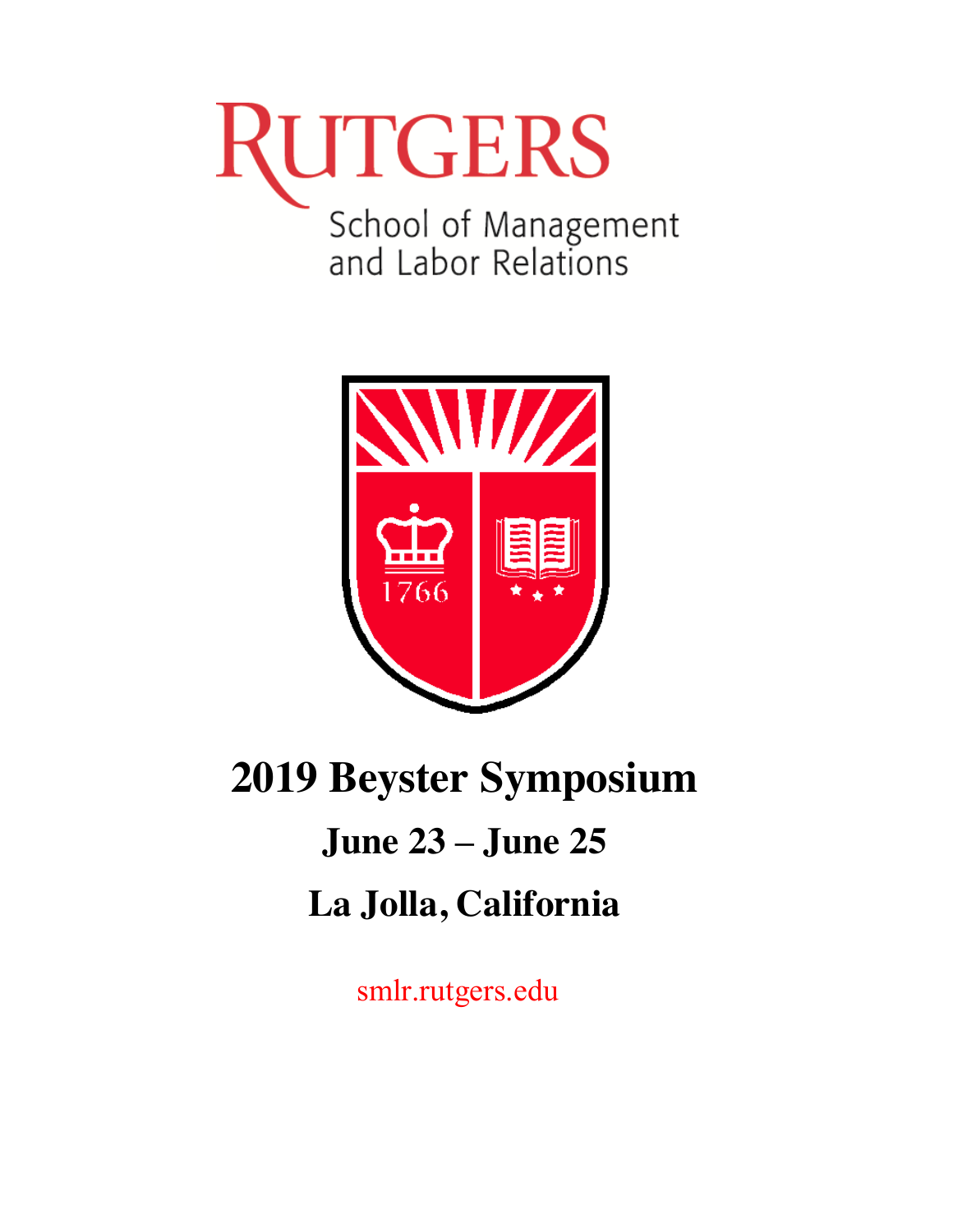#### Rutgers University School of Management and Labor Relations Institute for the Study of Employee Ownership and Profit Sharing

Beyster Foundation for Enterprise Development

Employee Ownership Foundation

#### **2019 Beyster Symposium**

Sunday, June 23 to Tuesday, June 25

#### **Purpose**

The purpose of the annual symposium is to study broad-based forms of financial participation in capital ownership and capital income, such as broad-based employee stock ownership, equity compensation, profit sharing/gain sharing, worker cooperatives, and broad-based capital shares in the United States and globally, from an interdisciplinary perspective. The workshop provides an opportunity for senior and emerging scholars, and legal and policy experts, to present research and receive mutual mentoring and feedback. The meeting convenes many of the approximately 150 Fellows of the Institute for the Study of Employee Ownership and Profit Sharing of the School of Management and Labor Relations (SMLR) at Rutgers University. The selection of the Fellows is based on a national competition. They are investigating issues at more than forty universities, colleges, think tanks, and research centers nationwide in more than thirty states. Conference sessions deal with empirical research, theory, policy analysis, body of work overviews by senior scholars, mentoring for new scholars, and various panels/luncheon theme tables on emerging phenomena that may be relevant to future research.

Copies of empirical papers, PowerPoints, resource material, the updated program, and other related announcements are available on Dropbox: https://www.dropbox.com/sh/4qzufo684gtx6qi/AADMI2oGak60U29HDJOj-wDoa?dl=0

#### **Locations**

All locations are within 1-3 blocks of each other: The official conference hotel is the Inn by the Sea Hotel, 7830 Fay Avenue, La Jolla The opening reception will be at La Valencia Hotel, 1132 Prospect Street, La Jolla The conference hall for all sessions is The Cuvier Club, 7776 Eads Avenue, La Jolla Dinner on Monday will be at Piazza 1909, 7731 Fay Avenue, La Jolla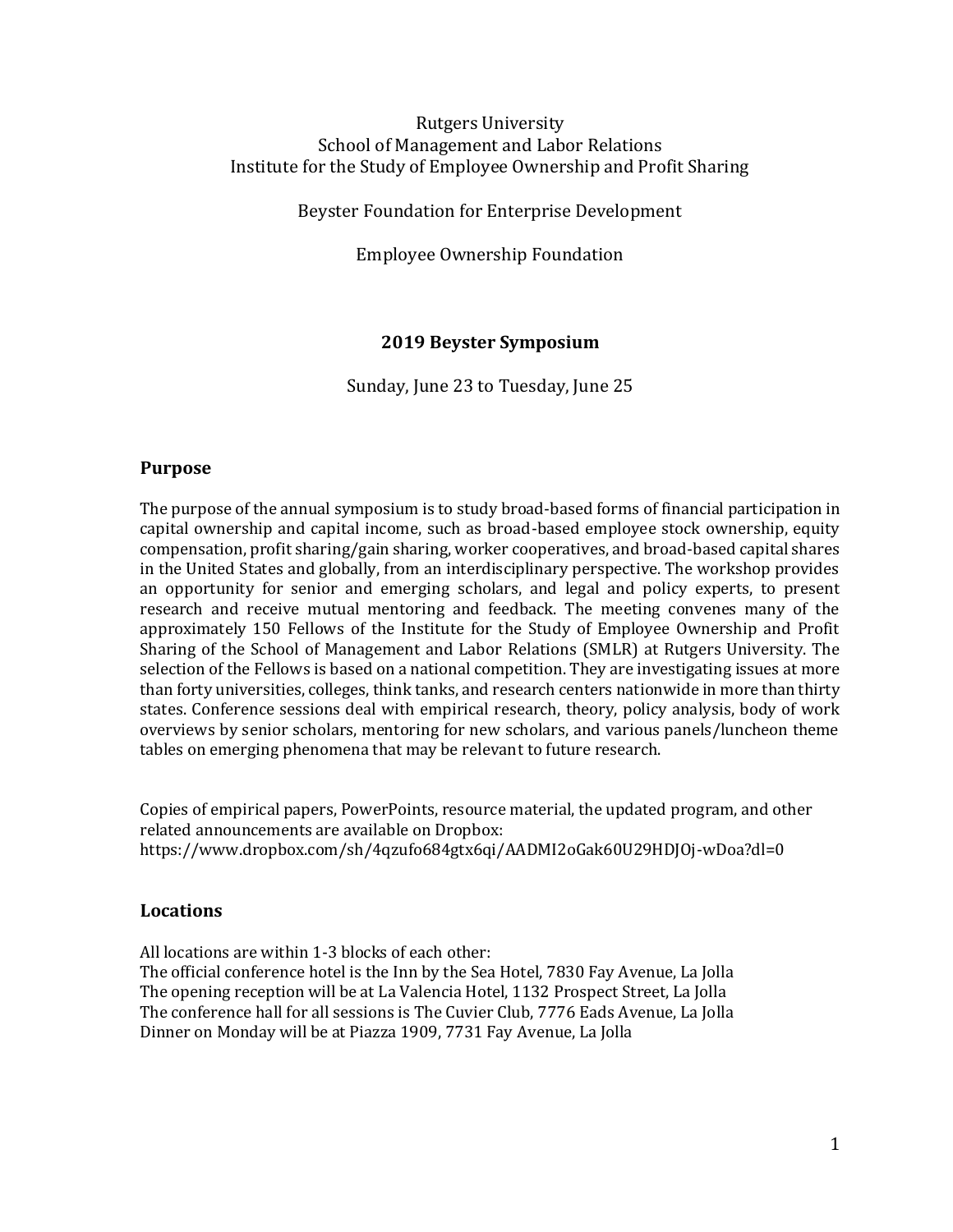# **2019 Beyster Symposium at a Glance**

# **Sunday**

| $4:00 \text{pm} - 6:00 \text{pm}$  | Reception at La Valencia Hotel<br>Sponsored by Fidelity Investments                                                                                                                              |                                           |
|------------------------------------|--------------------------------------------------------------------------------------------------------------------------------------------------------------------------------------------------|-------------------------------------------|
| <b>Monday</b>                      |                                                                                                                                                                                                  |                                           |
| $7:15$ am - 8:30am                 | <b>Breakfast at The Cuvier Club</b>                                                                                                                                                              |                                           |
|                                    | All sessions of the conference are held at The Cuvier Club                                                                                                                                       |                                           |
| $9:00$ am - 10:15am                | <b>Welcome &amp; Morning Plenary</b><br><b>Introduction of New Fellows</b>                                                                                                                       |                                           |
| $10:15$ am - $10:30$ am            | <b>Break</b>                                                                                                                                                                                     |                                           |
| $10:30$ am - $12:00$ pm            | <b>Concurrent Sessions</b><br><b>Panel Discussion:</b><br>Role of Capital in Taking Ownership to Scale<br><b>Alternative Forms of Financial Participation</b><br>Research on Equity Compensation | Main Room<br>North Atrium<br>South Atrium |
| $12:00 \text{pm} - 1:30 \text{pm}$ | Lunch with Theme Tables                                                                                                                                                                          |                                           |
| $1:30 \text{pm} - 3:00 \text{pm}$  | Afternoon Plenary<br><b>Equity Compensation: Practitioner Perspective</b>                                                                                                                        |                                           |
| $3:00 \text{pm} - 3:30 \text{pm}$  | <b>Break</b>                                                                                                                                                                                     |                                           |
| $3:30$ pm – $5:00$ pm              | <b>Concurrent Sessions</b><br><b>Panel Discussion: Profit Sharing</b><br>Research on Employee Ownership<br>Case Studies and Teaching                                                             | Main Room<br>North Atrium<br>South Atrium |
| $5:00 \text{pm} - 6:00 \text{pm}$  | <b>Break</b>                                                                                                                                                                                     |                                           |
| $6:00 \text{pm} - 8:00 \text{pm}$  | Dinner at Piazza 1909                                                                                                                                                                            |                                           |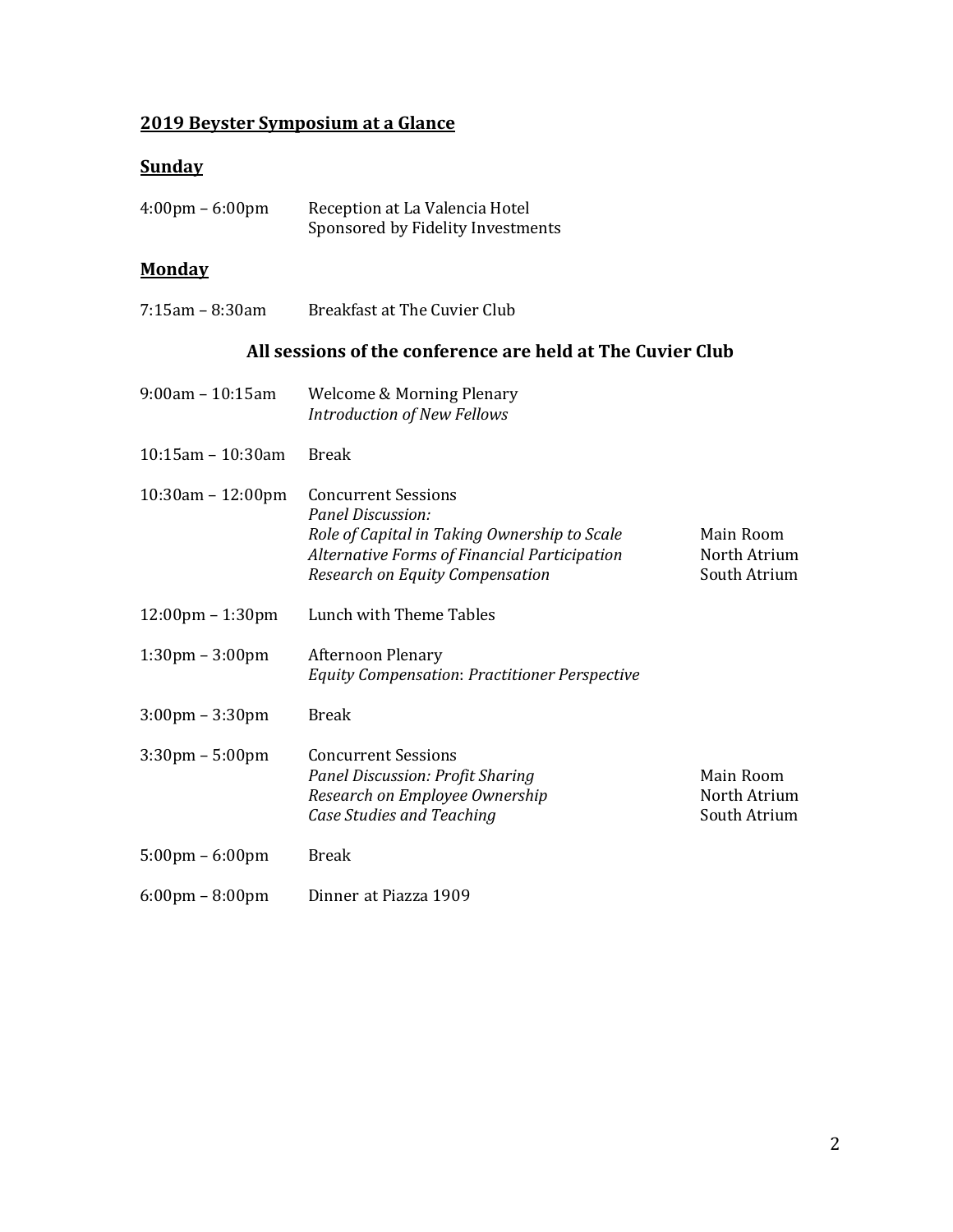# **2019 Beyster Symposium at a Glance (continued)**

# **Tuesday**

| $7:15$ am - 8:30am                 | <b>Breakfast at The Cuvier Club</b>                                                                                                                       |                                           |
|------------------------------------|-----------------------------------------------------------------------------------------------------------------------------------------------------------|-------------------------------------------|
| $9:00$ am - 10:30am                | <b>Morning Plenary</b><br><b>ESOP Company Panel</b>                                                                                                       |                                           |
| $10:30$ am - $11:00$ am            | <b>Break</b>                                                                                                                                              |                                           |
| $11:00am - 12:00pm$                | Keynote Address<br>How to Spread Equity Broadly in American Business<br>Henry Ward, Founder and CEO of Carta                                              |                                           |
| $12:00 \text{pm} - 1:00 \text{pm}$ | Lunch with Theme Tables                                                                                                                                   |                                           |
| $1:00am - 2:30pm$                  | <b>Concurrent Sessions</b><br>Panel Discussion: Universal Capital Accounts<br><b>Risk and Diversification</b><br><b>Research on Cooperatives</b>          | Main Room<br>North Atrium<br>South Atrium |
| $2:30 \text{pm} - 3:00 \text{pm}$  | <b>Break</b>                                                                                                                                              |                                           |
| $3:00 - 4:00$ pm                   | <b>Afternoon Plenary</b><br>W.K. Kellogg Foundation Research Report                                                                                       |                                           |
| $4:00 \text{pm} - 4:15 \text{pm}$  | Transition to next session                                                                                                                                |                                           |
| $4:15$ pm – $5:15$ pm              | <b>Concurrent Sessions</b><br>Theory and Research on Employee Ownership<br>Research on EO Effects on Employee Behavior<br>Research on Labor-Managed Firms | Main Room<br>North Atrium<br>South Atrium |
| $5:15$ pm – $6:30$ pm              | <b>Break</b>                                                                                                                                              |                                           |
| $6:30$ pm – $8:30$ pm              | Reception & Fellowship Awards Dinner at The Cuvier Club                                                                                                   |                                           |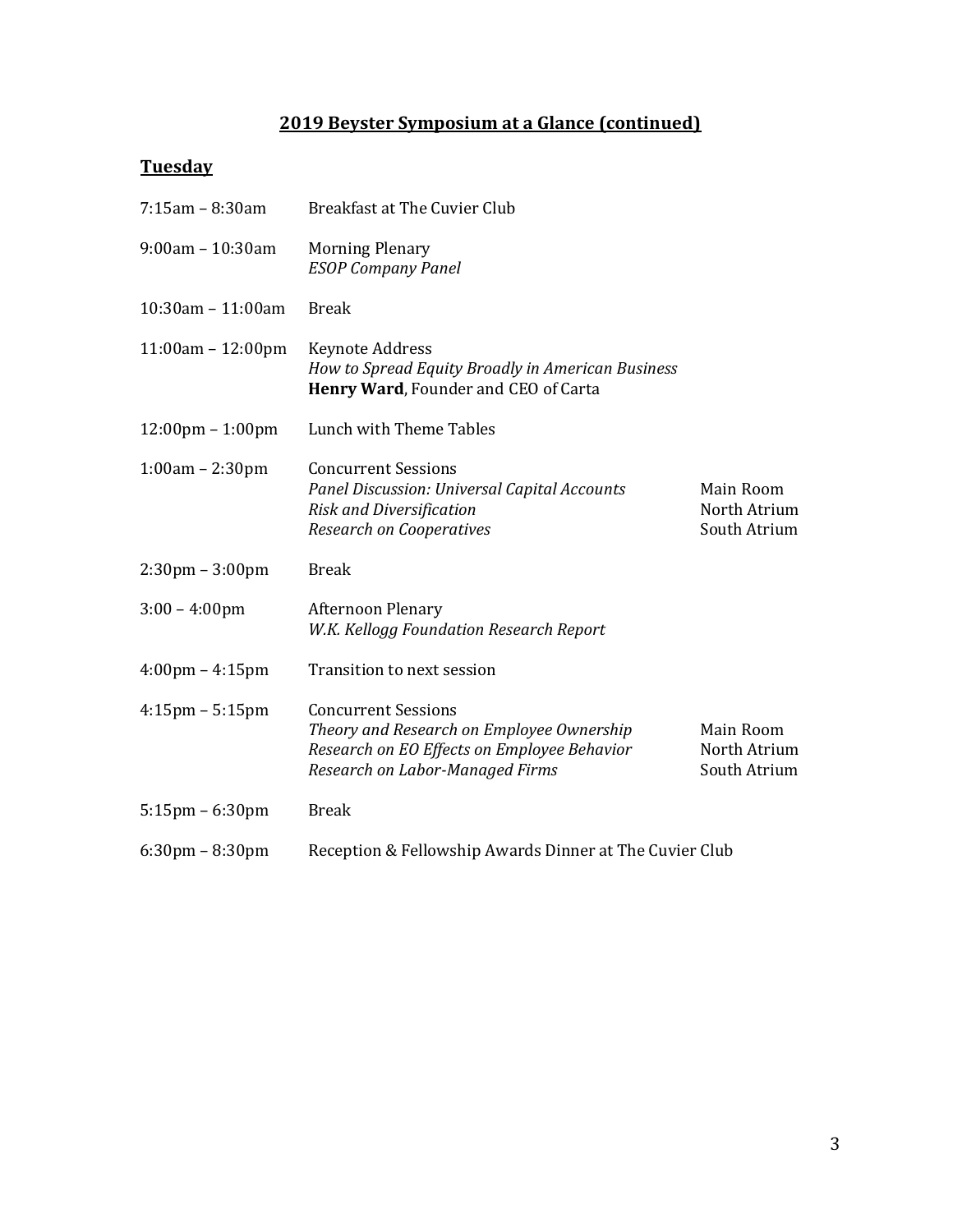### **2019 Beyster Symposium Agenda Detail**

# **Sunday, June 23, 2019**

| $4:00 \text{pm}$ | Opening Informal Welcome Reception                                   |
|------------------|----------------------------------------------------------------------|
| $6:00 \text{pm}$ | Location: Patio of La Valencia Hotel, 1132 Prospect Street, La Jolla |
|                  | Sponsored by Fidelity Investments                                    |

#### **Monday, June 24, 2019**

| $7:15am -$<br>8:30am   | <b>Breakfast</b><br>Location: The Cuvier Club, 7776 Eads Avenue, La Jolla                                                                                                                                                                                                                                                                                             |
|------------------------|-----------------------------------------------------------------------------------------------------------------------------------------------------------------------------------------------------------------------------------------------------------------------------------------------------------------------------------------------------------------------|
| $9:00am -$<br>10:15am  | 1. Welcome and Morning Plenary<br>Location: The Cuvier Club<br>Session Chair: Mary Ann Beyster, Beyster Foundation for Enterprise<br>Development                                                                                                                                                                                                                      |
|                        | <b>Welcome Remarks</b><br>Adrienne Eaton, Dean of Rutgers School of Management and Labor Relations<br>Joseph Blasi, Director, Institute for the Study of Employee Ownership and Profit<br>Sharing, Rutgers University<br>Marshall Vance, Senior Fellow, Wawa, Joseph Cabral, and Fidelity Investments<br>Fellow; Chair and Organizer of the Conference; Virginia Tech |
|                        | <b>Introduction of New Fellows</b>                                                                                                                                                                                                                                                                                                                                    |
|                        | What's New with Employee Ownership<br>Corey Rosen, Rutgers Research Fellow and Faculty Mentor; National Center for<br>Employee Ownership                                                                                                                                                                                                                              |
|                        | Presentation of JPEO Best Paper Award<br>Takao Kato, Faculty Mentor and Fellow; Editor, Journal of Participation and<br>Employee Ownership; Colgate University                                                                                                                                                                                                        |
| $10:15$ am-<br>10:30am | <b>Break</b>                                                                                                                                                                                                                                                                                                                                                          |
| 10:30am-               | 2. Concurrent Sessions                                                                                                                                                                                                                                                                                                                                                |
| 12:00pm                | 2.1 Panel Discussion: The Role of Capital in Taking Ownership to Scale<br>Location: Main Room<br>Session Chair: Jim Terez, Executive Director, NJ/NY Center for Employee<br>Ownership; Rutgers University                                                                                                                                                             |
|                        | Panelists:<br>Marjorie Kelly, J. Robert Beyster Fellow; The Democracy Collaborative<br>Jessica Rose, Rutgers Research Fellow; The Democracy Collaborative<br>Corey Rosen, Rutgers Research Fellow and Faculty Mentor; National Center for<br>Employee Ownership<br>Christopher Mackin, Louis O. Kelso Fellow; Rutgers University                                      |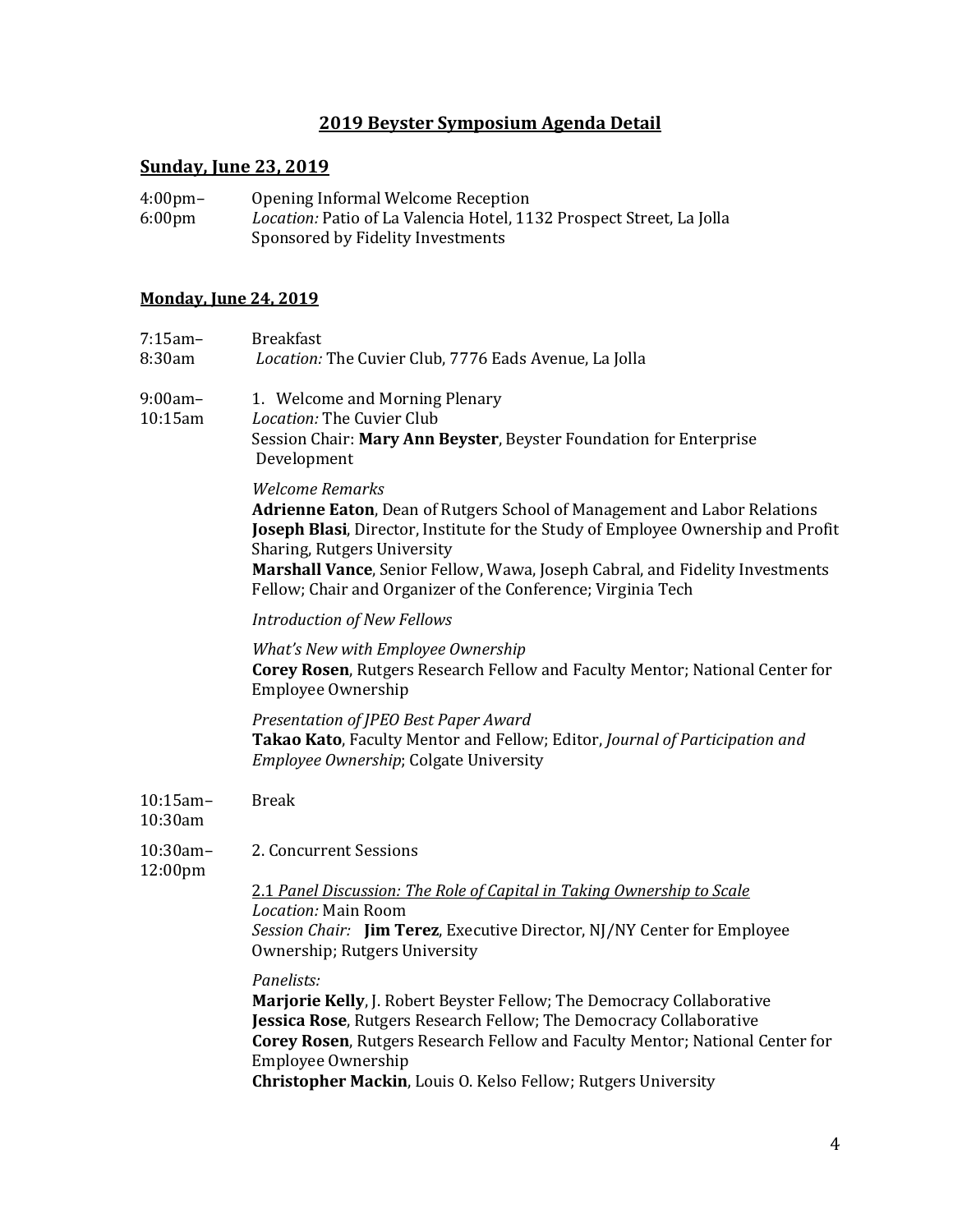#### 2.2 *Alternative Forms of Financial Participation Location:* North Atrium *Session Chair:* **Gill Brennan**, Irish ProShare Association

#### *Profit Sharing in Hollywood*

**Jonathan Handel**, Rutgers Research Fellow; University of Southern California *Discussants:* **Jennifer Briggs**, Executive Fellow; multi-organizational, Independent Outside Director; and **Christopher Michael**, Senior Fellow; Rutgers University

#### *Broad-Based Platform Ownership*

**Nathan Schneider**, Louis Kelso Fellow; University of Colorado at Boulder *Discussant:* **Erik Olsen**, Senior Fellow; University of Missouri at Kansas

#### *Platform Cooperatives*

**Michael McHugh**, The Institute for the Cooperative Digital Economy, The New School

*Discussant:* **Dermot McCarthy**, Bournemouth University

#### 2.3 *Research on Equity Compensation*

*Location:* South Atrium *Session Chair:* **Michael Thomas Paz**, Robert Edwards Fellow; Cornell University

*Exercise Decisions in All-Employee Stock Option Plans* **Andrew Pendleton**, Faculty Mentor and Fellow; University of New South Wales *Discussant:* **Nicolas Aubert**, Faculty Mentor and Fellow; Aix-Marseille University

*Employee Share Ownership and High Performance Work Systems* **Yeong Joon (YJ) Yoon**, Texas A&M University-Central Texas *Discussant:* **Joo H. Han**, Louis O. Kelso Fellow; Rutgers University

*Equity Compensation in Public vs. Private Companies* **Barbara Baksa**, Executive Fellow; National Association of Stock Plan Professionals

*Thought Leadership in Equity Compensation* **Sheila Frierson**, Computershare

| $12:00$ pm $-$<br>1:30 <sub>pm</sub> | Lunch with Theme Tables                                                                                                              |
|--------------------------------------|--------------------------------------------------------------------------------------------------------------------------------------|
|                                      | Table 1. Institute for Cooperative Digital Economy<br>Host: Michael McHugh, The New School                                           |
|                                      | Table 2. Major Trends in Equity Compensation in the U.S.<br>Host: Sheila Frierson, Computershare                                     |
|                                      | Table 3. Making the Case for Employee Ownership to City Governments and<br>Philanthropy<br><i>Host:</i> Hilary Abell, Project Equity |
|                                      | Table 4. Employee Ownership and Community Engagement<br><i>Host:</i> Nancy Kurland, Kevin Ruble Fellow; Franklin & Marshall College  |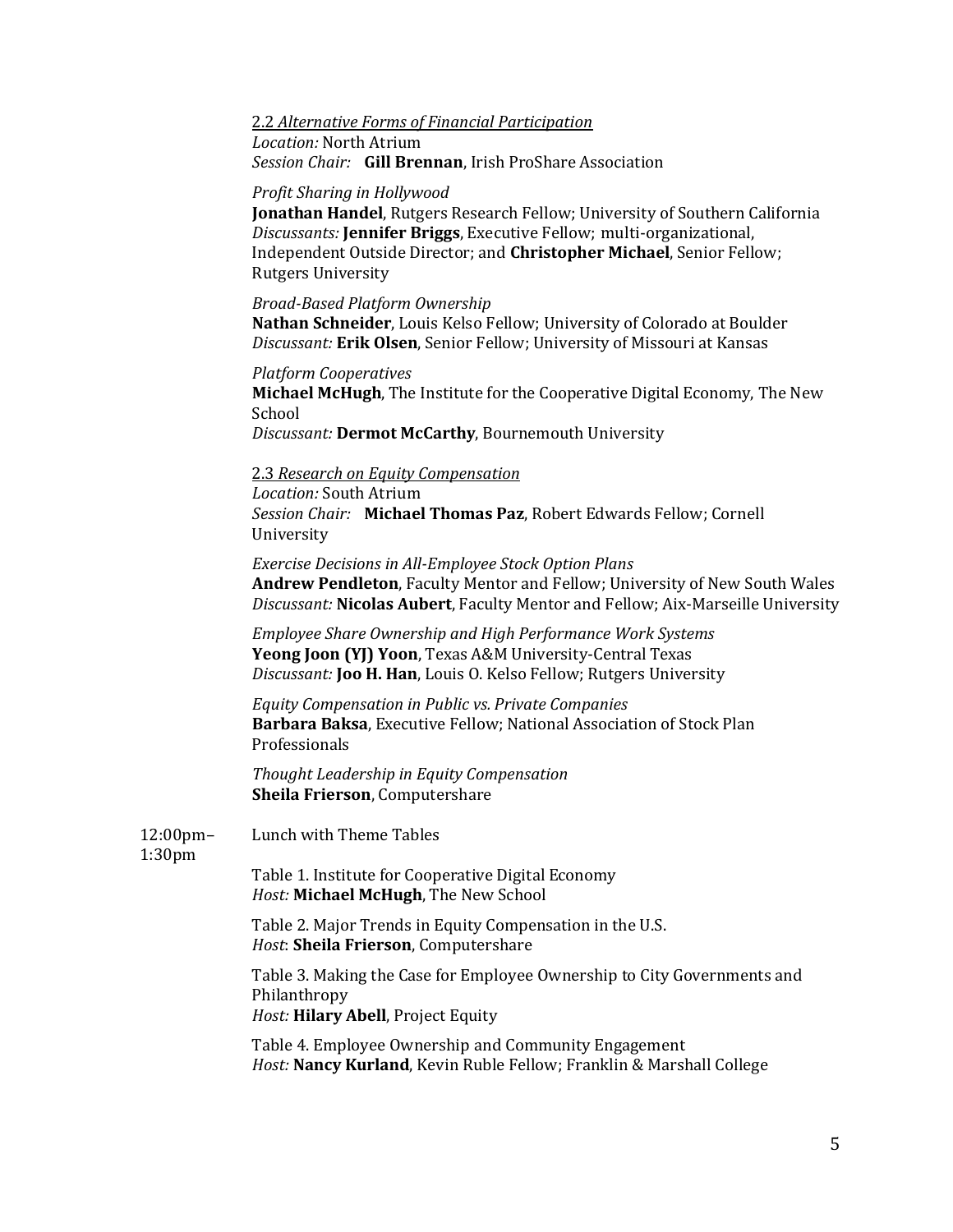|                                     | Table 5. Exploring Employee Share Ownership as a Potential Investment<br><b>Strategy in Opportunity Zones</b><br>Host: Maureen Conway, Executive Fellow; The Aspen Institute                                                                                                                                                                                 |
|-------------------------------------|--------------------------------------------------------------------------------------------------------------------------------------------------------------------------------------------------------------------------------------------------------------------------------------------------------------------------------------------------------------|
|                                     | Table 6. The National ESOP Survey: Preliminary Findings and Future Plans<br>Hosts: Edward J. Carberry, J. Robert Beyster Fellow; University of<br>Massachusetts Boston, Jung ook Kim, Louis O. Kelso Fellow; Rutgers University,<br>Dan Weltmann, Kevin Ruble Fellow, Louis O. Kelso Fellow, and Corey Rosen<br>Fellow; Western Connecticut State University |
|                                     | Table 7. Worker Cooperatives in Communities of Color<br><i>Host:</i> Nicole Sankofa, George S. Pillsbury Fellow; Mississippi State University                                                                                                                                                                                                                |
|                                     | Table 8. Policy Developments in the UK and US<br>Host: Peter Gowan, The Democracy Collaborative                                                                                                                                                                                                                                                              |
| $1:30$ pm $-$<br>3:00 <sub>pm</sub> | 3. Afternoon Plenary<br>Session Chair: Ilona Babenko, J. Robert Beyster Fellow; Arizona State<br>University                                                                                                                                                                                                                                                  |
|                                     | <b>Brief Research Updates</b>                                                                                                                                                                                                                                                                                                                                |
|                                     | Panel Discussion: Equity Compensation: Practitioner Perspective<br>Panelists:<br><b>Emily Cervino</b> , Fidelity Investments<br><b>Chad Winer, CoreLogic</b><br>Bryan Kavanaugh, Glaukos                                                                                                                                                                     |
|                                     | Q&A with Panelists                                                                                                                                                                                                                                                                                                                                           |
| $3:00$ pm $-$<br>3:30pm             | <b>Break</b>                                                                                                                                                                                                                                                                                                                                                 |
| $3:30$ pm $-$<br>5:00pm             | 4. Concurrent Sessions                                                                                                                                                                                                                                                                                                                                       |
|                                     | 4.1 Panel Discussion: Profit Sharing<br>Location: Main Room<br>Session Chair: Risha Berry, Virginia Commonwealth University                                                                                                                                                                                                                                  |
|                                     | Panelists:<br>Research on Profit Sharing and Statistics from the GSS<br>Douglas Kruse, Associate Director, Institute for the Study of Employee<br>Ownership and Profit Sharing and J. Robert Beyster Faculty Fellow; Rutgers<br>University<br>Frank Mullins, Corey Rosen Fellow; Associate Professor, University of Alabama<br>in Huntsville                 |
|                                     | <b>Profit Sharing Policy</b><br>Joseph Blasi, Director, Institute for the Study of Employee Ownership and Profit<br>Sharing, Rutgers University<br>History and Philosophy of Profit Sharing<br>David Wray, Executive Fellow; Former President, Plan Sponsor Council of<br>America                                                                            |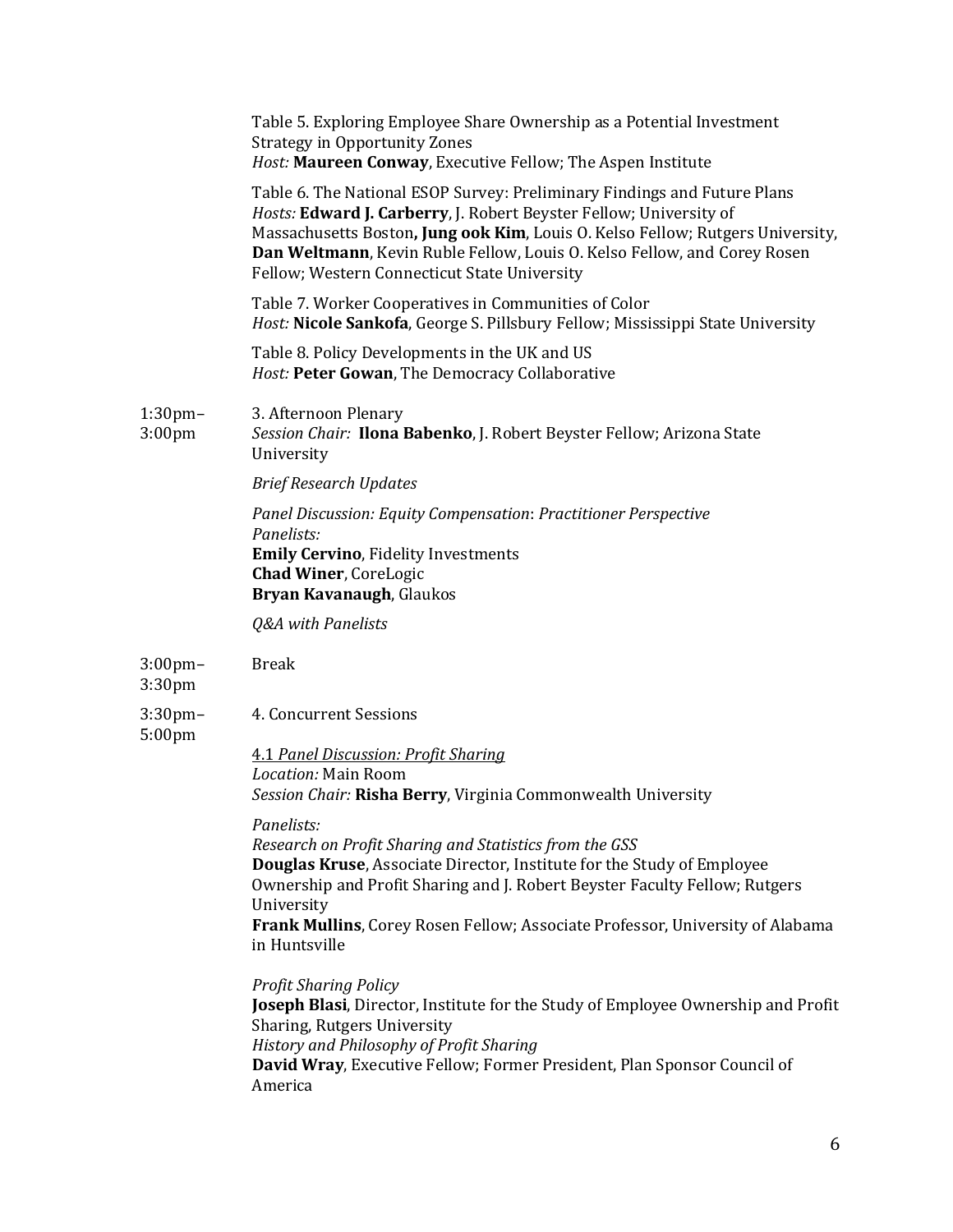|                            | 4.2 Research on Employee Ownership<br>Location: North Atrium<br>Session Chair: Nancy Kurland, Kevin Ruble Fellow; Franklin & Marshall College                                                                                                   |
|----------------------------|-------------------------------------------------------------------------------------------------------------------------------------------------------------------------------------------------------------------------------------------------|
|                            | <b>Acquisitions by ESOP Companies</b><br>Suzanne Cromlish, Louis O. Kelso Fellow; Saint Xavier University<br>Discussant: Peter Thompson, Robert W. Edwards Fellow; University of Illinois<br>at Chicago                                         |
|                            | Does Ownership Structure Matter? Comparing Employee Outcomes in Worker<br>Cooperatives and ESOPs<br>Edward J. Carberry, J. Robert Beyster Fellow; University of Massachusetts<br><b>Boston</b><br>Discussant: Sangjoon Lee, Stanford University |
|                            | Employee Ownership and Individual Performance<br>Felix Hofmann, Technical University of Munich<br>Discussant: Felice Klein, Corey Rosen Fellow; Boise State University                                                                          |
|                            | 4.3 Case Studies and Teaching<br>Location: South Atrium<br>Session Chair: James Hayton, J. Robert Beyster Fellow; University of Warwick                                                                                                         |
|                            | Employee Ownership Case Study<br>Ethan Bernstein, Harvard Business School                                                                                                                                                                       |
|                            | Rutgers' New Participatory Management Program<br>Bill Castellano, Wawa Fellow; Executive Director, NJ/NY Center for Employee<br>Ownership; Rutgers University                                                                                   |
|                            | Curriculum Library on Employee Ownership<br>Julie Peters, Library Director of the James B. Carey Library, Rutgers University                                                                                                                    |
| $5:00$ pm $-$<br>$6:00$ pm | Break and Mentoring of PhD Students (see page 13 for details)                                                                                                                                                                                   |
| $6:00$ pm $-$<br>8:00pm    | Dinner, Piazza 1909, 7731 Fay Avenue, La Jolla                                                                                                                                                                                                  |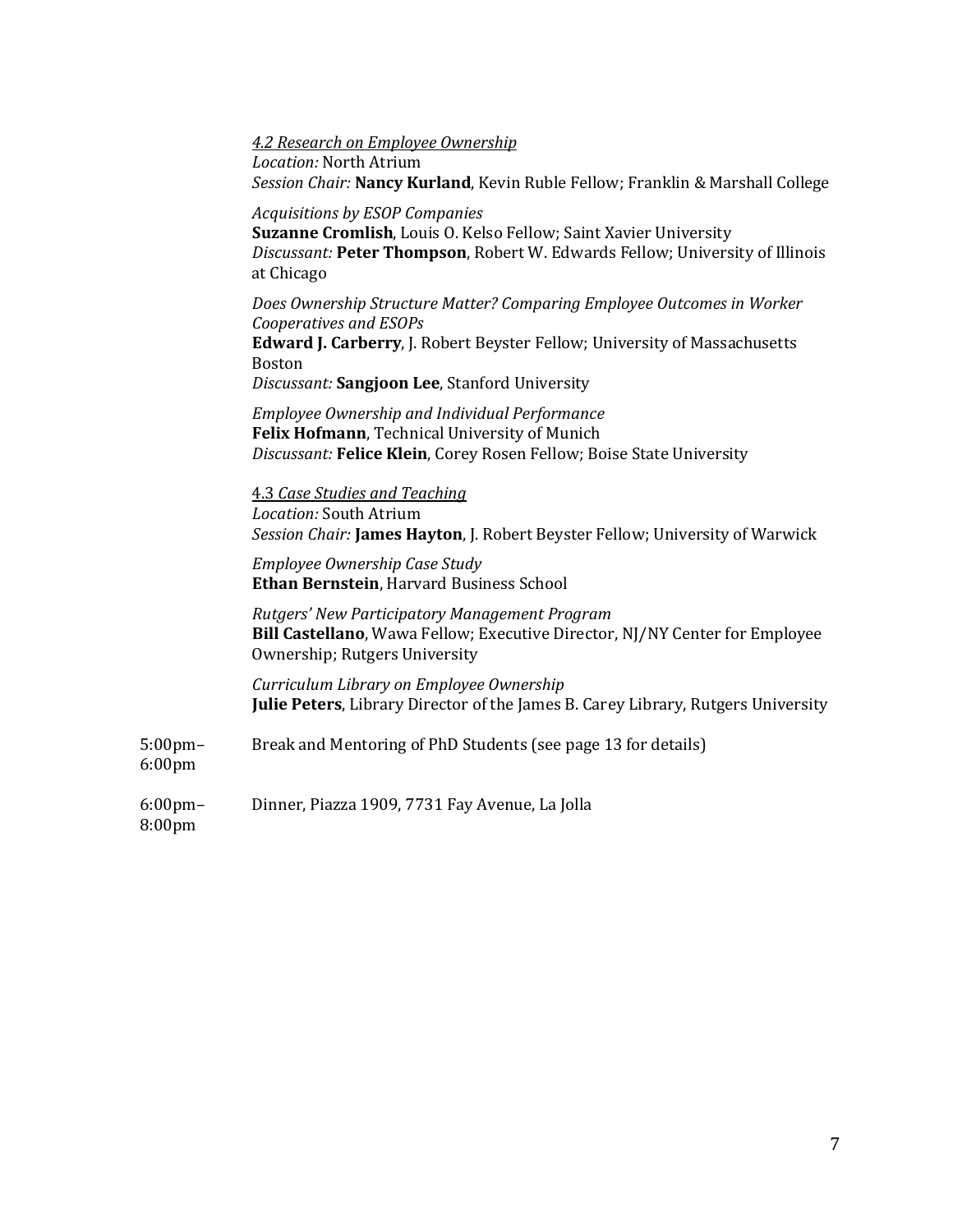## **Tuesday, June 25, 2019**

| $7:15am -$<br>8:30am                 | <b>Breakfast</b><br>Location: The Cuvier Club, 7776 Eads Avenue, La Jolla                                                                                                                                                             |
|--------------------------------------|---------------------------------------------------------------------------------------------------------------------------------------------------------------------------------------------------------------------------------------|
| 9:00am-<br>10:30am                   | 5. Morning Plenary<br>Location: The Cuvier Club<br>Session Chairs: Jennifer Briggs, Executive Fellow; multi-organizational,<br>Independent Outside Director and Ian MacFarlane, EA Engineering, Science,<br>and Technology, Inc., PBC |
|                                      | <b>Brief Research Updates</b>                                                                                                                                                                                                         |
|                                      | <b>ESOP Company Panel</b><br><b>Practitioner Presentations:</b><br>Frieda Takaki, President and CEO of CHART Rehabilitation of Hawaii, Inc.;<br>Former chair of the Employee Ownership Foundation<br>Loren Sokolow, CFO of Psomas     |
|                                      | S Corporation ESOPs and Retirement Security<br>Nancy Wiefek, Robert W. Edwards Fellow; NCEO                                                                                                                                           |
|                                      | Comment<br>Michael Keeling, Former President, The Employee Ownership Foundation                                                                                                                                                       |
|                                      | Q&A with Panelists                                                                                                                                                                                                                    |
| 10:30am-<br>11:00am                  | <b>Break</b>                                                                                                                                                                                                                          |
| 11:00am-<br>12:00pm                  | 6. Keynote Address<br>Session Chair: Adrienne Eaton, Dean of Rutgers School of Management and<br><b>Labor Relations</b>                                                                                                               |
|                                      | Introduction<br>Joseph Blasi, Director, Institute for the Study of Employee Ownership and Profit<br>Sharing, Rutgers University                                                                                                       |
|                                      | How to Spread Equity Broadly in American Business<br><b>Henry Ward, Founder and CEO of Carta</b>                                                                                                                                      |
|                                      | Q&A with Henry Ward                                                                                                                                                                                                                   |
| $12:00$ pm $-$<br>1:00 <sub>pm</sub> | Lunch with Theme Tables                                                                                                                                                                                                               |
|                                      | Table 1. Irish ProShare Association<br>Host: Gill Brennan, Irish ProShare Association                                                                                                                                                 |
|                                      | Table 2. Applying Lessons from Worker Cooperatives to Korean Conglomerates<br>Host: Joohwa Jin, University of Minnesota                                                                                                               |
|                                      | Table 3. How the Internal Revenue Code Can Promote Employee Ownership<br>Host: Geroge Jackson, J. Robert Beyster Fellow; Virginia Wesleyan University                                                                                 |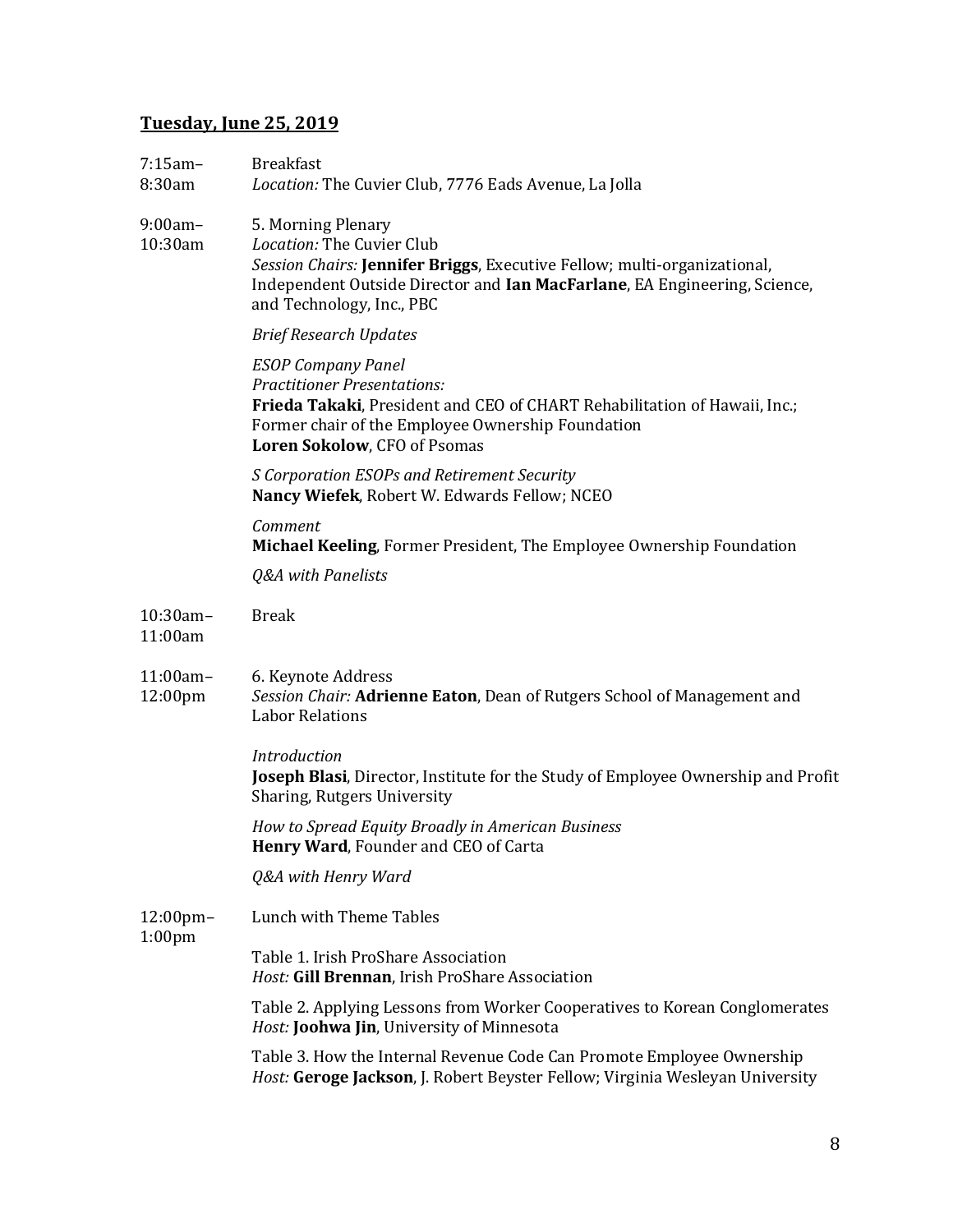|                                     | Table 4. Imagining a Cooperative University<br>Host: Michael McHugh, The New School                                                                                                                                                                                                                                                                                       |
|-------------------------------------|---------------------------------------------------------------------------------------------------------------------------------------------------------------------------------------------------------------------------------------------------------------------------------------------------------------------------------------------------------------------------|
|                                     | Table 5. Worker Cooperatives in Communities of Color<br><i>Host:</i> Nicole Sankofa, George S. Pillsbury Fellow; Mississippi State University                                                                                                                                                                                                                             |
|                                     | Table 6. Basics for Successful Democratic Management<br>Host: Paul Bernstein, author of Workplace Democratization                                                                                                                                                                                                                                                         |
|                                     | Table 7. Newark Employee Ownership Initiative<br>Host: Christopher Michael, Senior Fellow; Rutgers University                                                                                                                                                                                                                                                             |
|                                     | Table 8. Datavest: An Investment Platform to Help People Own Their Own Data<br>Host: Rob Stone, Founder and CEO, Datavest                                                                                                                                                                                                                                                 |
| $1:00$ pm $-$<br>2:30 <sub>pm</sub> | 7. Concurrent Sessions                                                                                                                                                                                                                                                                                                                                                    |
|                                     | <b>7.1 Panel Discussion: Universal Capital Accounts</b>                                                                                                                                                                                                                                                                                                                   |
|                                     | Location: Main Room<br>Session Chair: Dan Weltmann, Kevin Ruble Fellow, Louis O. Kelso Fellow, and<br>Corey Rosen Fellow, Western Connecticut State University                                                                                                                                                                                                            |
|                                     | Panelists:<br>Proposals on Universal Capital Accounts<br><b>John Menke, Menke &amp; Associates</b><br>Roland Attenborough, JD, LLM in Taxation, CPA (Inactive-CA)<br>Research on Universal Capital Accounts<br>Sarah Reibstein, Rutgers Research Fellow; Princeton University<br>Discussant: David Calnitsky, Louis O. Kelso Fellow; The University of Western<br>Ontario |
|                                     | <b>7.2 Risk and Diversification</b><br>Location: North Atrium<br>Session Chair: Joseph Cabral, Founder and Retired CEO Chatsworth Products,<br>Inc. and Past Chair of The Employee Ownership Foundation                                                                                                                                                                   |
|                                     | <b>ESOPs: Risk and Reality</b><br><b>Jared Kaplan, Delaware Place Advisory Services</b><br>Brian Yolles, Founder and CEO at StockShield<br>Discussants: Joe Pinto, formerly with Piggly Wiggly, and Ilona Babenko, J.<br>Robert Beyster Fellow; Arizona State University                                                                                                  |
|                                     | <b>Employee Share Ownership and Financial Risk</b><br>Bill Castellano, Wawa Fellow; Executive Director, NJ/NY Center for Employee<br><b>Ownership Rutgers University</b><br>Discussant: Derek Jones, Faculty Mentor and Fellow; Hamilton College                                                                                                                          |
|                                     | <b>7.3 Research on Cooperatives</b><br>Location: South Atrium<br>Session Chair: Melissa Hoover, Executive Fellow; Democracy at Work Institute                                                                                                                                                                                                                             |
|                                     | Quantifying the Global Population of Cooperatives<br>Dylan Nelson, J. Robert Beyster Fellow; University of Michigan                                                                                                                                                                                                                                                       |
|                                     |                                                                                                                                                                                                                                                                                                                                                                           |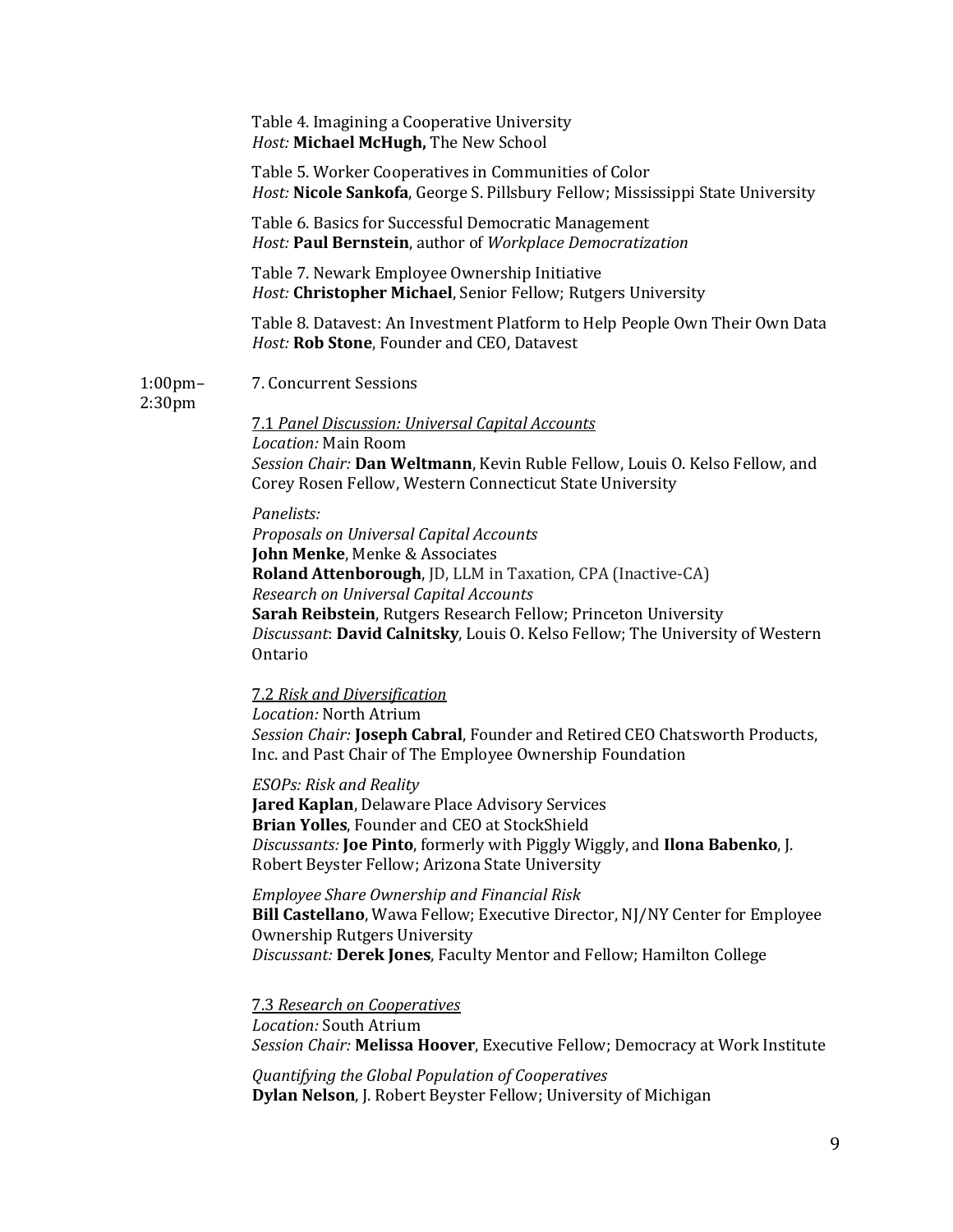|                                     | Discussant: Mark Kaswan, W. K. Kellogg Foundation Fellow; University of<br>Texas Rio Grande Valley                                                                                                                                                                                                 |
|-------------------------------------|----------------------------------------------------------------------------------------------------------------------------------------------------------------------------------------------------------------------------------------------------------------------------------------------------|
|                                     | Worker Co-ops Owned by Incarcerated and Previously Incarcerated Workers in the<br><b>USA: Benefits and Challenges</b><br>Jessica Gordon-Nembhard, John Jay College, City University of NY<br>Discussant: Adriane Clomax, University of Southern California                                         |
|                                     | <b>Employee Ownership and Mental Health Outcomes</b><br>Adriane Clomax, University of Southern California<br>Robynn Cox, Louis O. Kelso Fellow; University of Southern California<br>Discussant: Alfredo Carlos, Q. E. Shaw McKean Jr. Fellow; California State<br><b>University at Long Beach</b> |
| $2:30$ pm $-$<br>3:00 <sub>pm</sub> | <b>Break</b>                                                                                                                                                                                                                                                                                       |
| 3:00pm-<br>4:00 <sub>pm</sub>       | 8. Afternoon Plenary<br>Session Chair: Christopher Michael, Senior Fellow; Rutgers University                                                                                                                                                                                                      |
|                                     | <b>Brief Research Updates</b>                                                                                                                                                                                                                                                                      |
|                                     | Introduction<br>Joseph Blasi, Director, Institute for the Study of Employee Ownership and Profit<br>Sharing, Rutgers University                                                                                                                                                                    |
|                                     | Final Report: Building the Assets of Low and Moderate-Income Workers and Their<br>Families-The Role of Employee Ownership<br>Janet Boguslaw, W.K. Kellogg Fellow, Louis O. Kelso Fellow and Wawa Fellow;<br><b>Brandeis University</b><br>Lisa Schur, W.K. Kellogg Fellow; Rutgers University      |
|                                     | Discussants:<br>Nancy Wiefek, Robert W. Edwards Fellow; NCEO<br>Elsie Harper-Anderson, Virginia Commonwealth University                                                                                                                                                                            |
|                                     | <b>Comment and Reflection</b><br>Jeanne Wardford, Program Officer, W.K. Kellogg Foundation                                                                                                                                                                                                         |
|                                     | Panel Q&A<br>Facilitator: Mark Kaswan, W. K. Kellogg Foundation Fellow; University of<br>Texas Rio Grande Valley                                                                                                                                                                                   |
| $4:00$ pm $-$<br>$4:15$ pm          | <b>Transition to Next Sessions</b>                                                                                                                                                                                                                                                                 |
| $4:15$ pm $-$<br>5:15pm             | 9. Concurrent Sessions                                                                                                                                                                                                                                                                             |
|                                     | 9.1 Theory and Research on Employee Ownership<br>Location: Main Room<br>Session Chair: Rick Van Doel, Louis O. Kelso Fellow; Indiana Center for<br>Employee Ownership                                                                                                                              |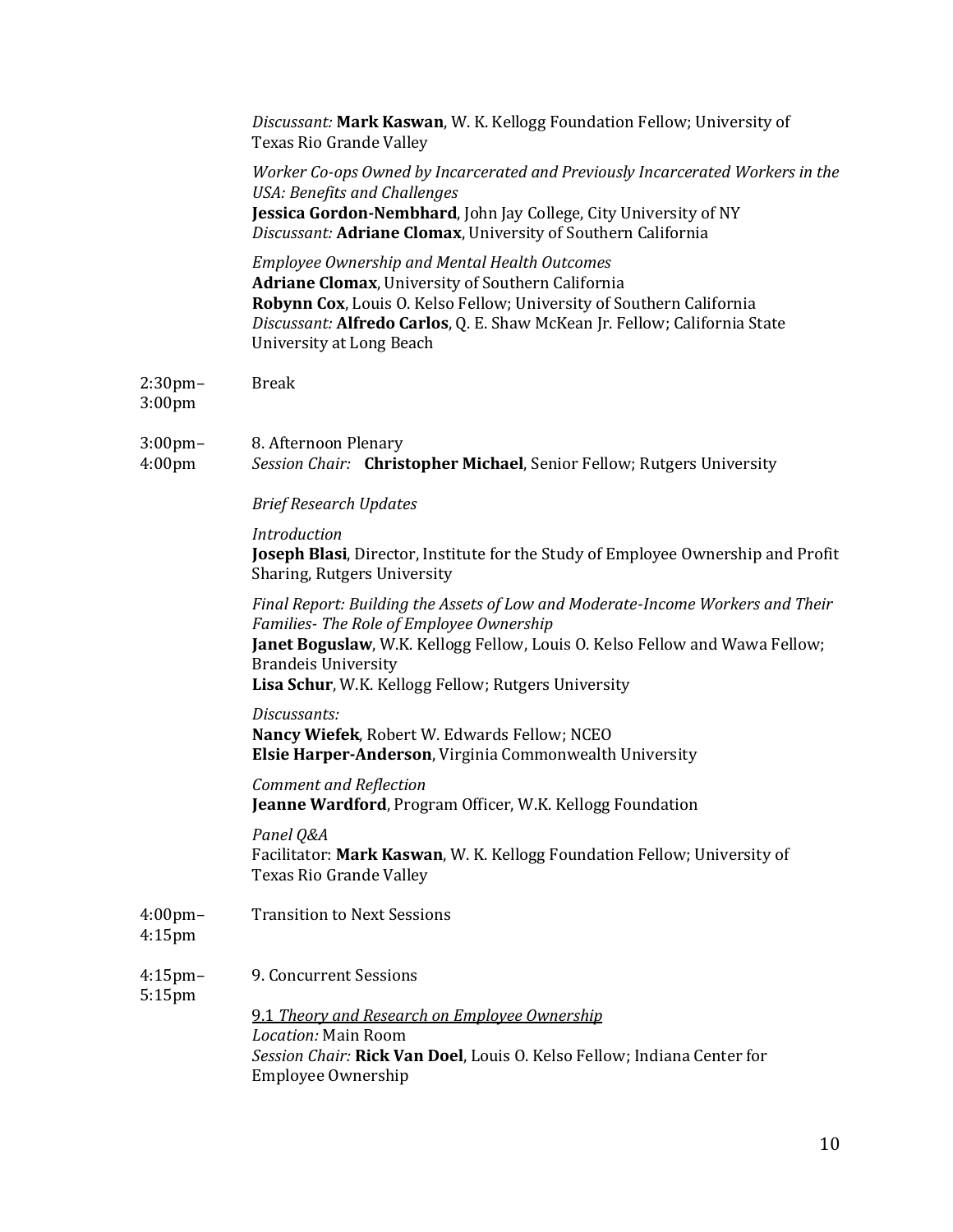*Background on the Economic Theory that Gave Rise to ESOPs* **Robert Ashford**, Faculty Mentor and Fellow; Syracuse University

*Stock Ownership and Financial Performance* **Saehee Kang**, Louis O. Kelso Fellow, Corey Rosen Fellow; Rutgers University

*Employee Stock Ownership and Retirement Savings* **Andrew Thomas**, Carroll College *Discussant:* **Christopher Mackin**, Louis O. Kelso Fellow; Rutgers University

9.2 *Research on Employee Ownership Effects on Employee Behavior Location:* North Atrium *Session Chair:* **Felice Klein**, Corey Rosen Fellow; Boise State University

*ESOPs and Earnings Management* **Michael Thomas Paz**, Robert Edwards Fellow; Cornell University *Discussant:* **Cecile Betit**, Louis O. Kelso Fellow; Independent Researcher

*Does Employee Ownership Change Employee Attitudes and Behavior? An Econometric Case Study*  **Cecile Betit**, Louis O. Kelso Fellow; Independent Researcher **Takao Kato**, Faculty Mentor and Fellow; Colgate University

*Discussant:* **Sally Sledge**, J. Robert Beyster Fellow; Norfolk State University

9.3 *Research on Labor-Managed Firms Location:* South Atrium

*Session Chair:* **Erik Olsen**, Senior Fellow; University of Missouri at Kansas

*Labor-Managed Firms across the US: Exploring Geographical Differences* **Ian MacFarlane**, EA Engineering, Science, and Technology, Inc., PBC *Discussant:* **Kyoung Yong Kim**, City University of Hong Kong

*Gender, Race, and Immigration Status in Worker Cooperatives* **Sarah Reibstein**, Rutgers Research Fellow; Princeton University *Discussant:* **Joan Meyers**, W. K. Kellogg Fellow; California Polytechnic State University at San Luis Obispo

5:15pm– Break and Mentoring of PhD Students (see page 13 for details)

6:30pm

6:30pm– Reception and Fellowship Awards Dinner 9:30pm *Location:* The Cuvier Club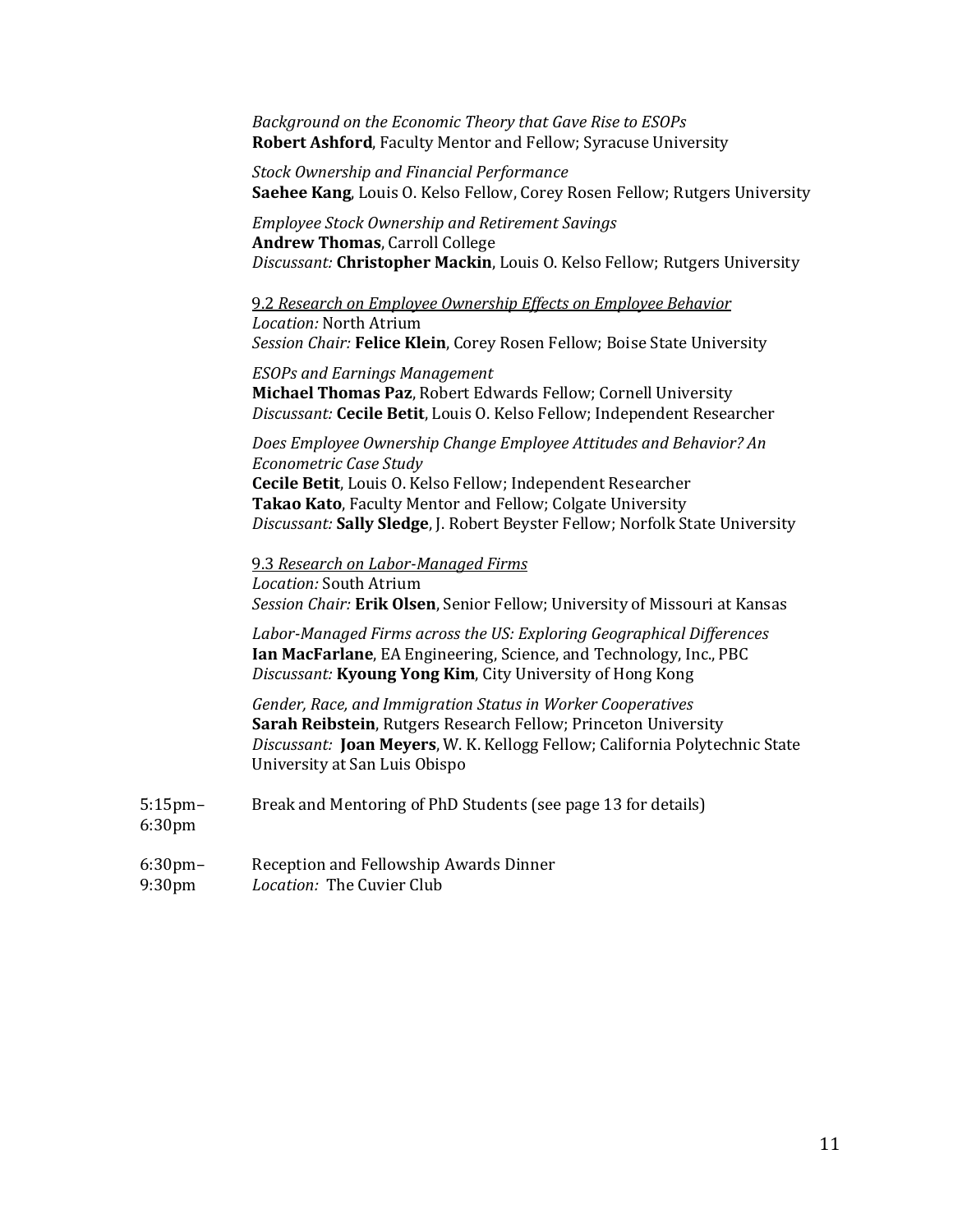#### **Special Guests**

**Kim Blaugher**, Executive Director, Beyster Institute **Emily Cervino**, Head of Industry Relationships and Thought Leadership, Fidelity Stock Plan Services **Sheila Frierson**, President, US Plan Managers, Computershare **Lon and Lauren McGowan**, donors to the Lon and Lauren McGowan Fellowship in Profit Sharing Research **Laurette Verbinski,** donor to the Patrick J. McGovern Scholarships in Employee Ownership **Jeanne Wardford**, Program Officer, W.K. Kellogg Foundation **Patrik Witkowsky**, Independent filmmaker; Swedish Center for Employee Ownership

*Recipients of the Patrick J. McGovern Scholarship in Employee Ownership:* **Gill Brennan**, Irish ProShare Association **Dermot McCarthy**, Bournemouth University **Peter Gowan**, Policy Associate at the Democracy Collaborative **Felix Hofmann**, Technical University of Munich

*Recipients of the Citi Community Development Scholarship in Employee Ownership:* **Risha Berry**, Virginia Commonwealth University **Tanya Brice**, Bowie State University **Robynn Cox**, Louis O. Kelso Fellow; University of Southern California **Elsie Harper-Anderson**, Virginia Commonwealth University **Vincent Mangum**, Atlanta Metropolitan State College **Susanne Toney**, Savannah State University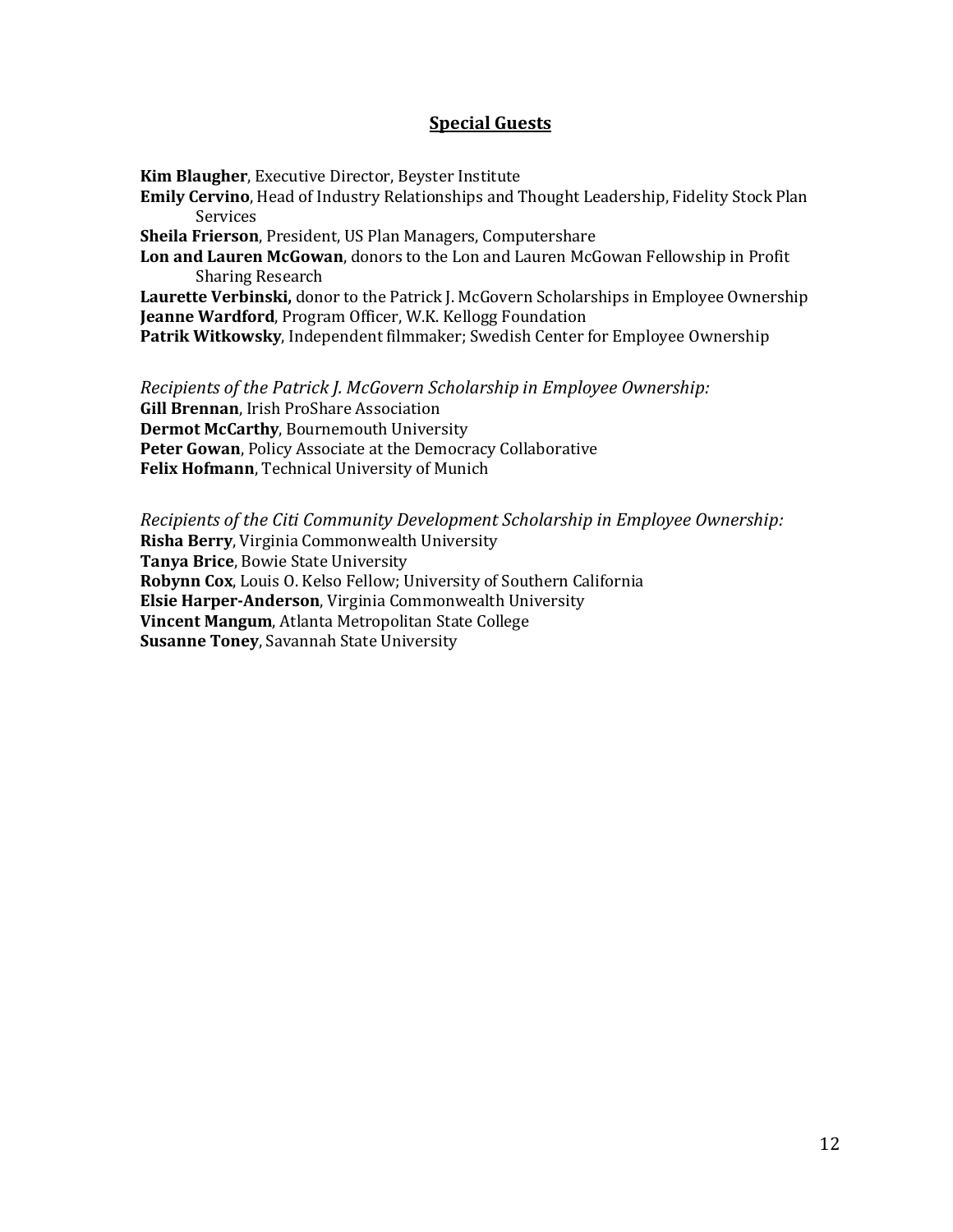#### **PhD Candidates Attending the Symposium**

- **Adriane Clomax**: PhD Candidate, Social Work, University of Southern California. Research interests: Economic justice, social policy, corporate social responsibility, and social entrepreneurship. Method: Quantitative study using the National Longitudinal Survey of Youth dataset.
- **Saehee Kang**, PhD Candidate, Human Resource Management, Rutgers University. Research: Analysis of the Occupational Characteristics of Workers with Employee Share Ownership in the U.S. Method: Quantitative analysis of the U.S. General Social Survey.
- **Dylan K. Nelson**, PhD Candidate, Sociology, University of Michigan. Research: The Diffusion of Different Employee Ownership Forms with Special Emphasis on the Biotechnology Industry. Method: Quantitative study using the U.S. Census Longitudinal Employer-Household Dynamics (LEHD) dataset.
- **Sarah Reibstein**, PhD Candidate, Sociology, Princeton University. Research: The Alaska Permanent Fund Dividend in Practice. Method: Qualitative and ethnographic research.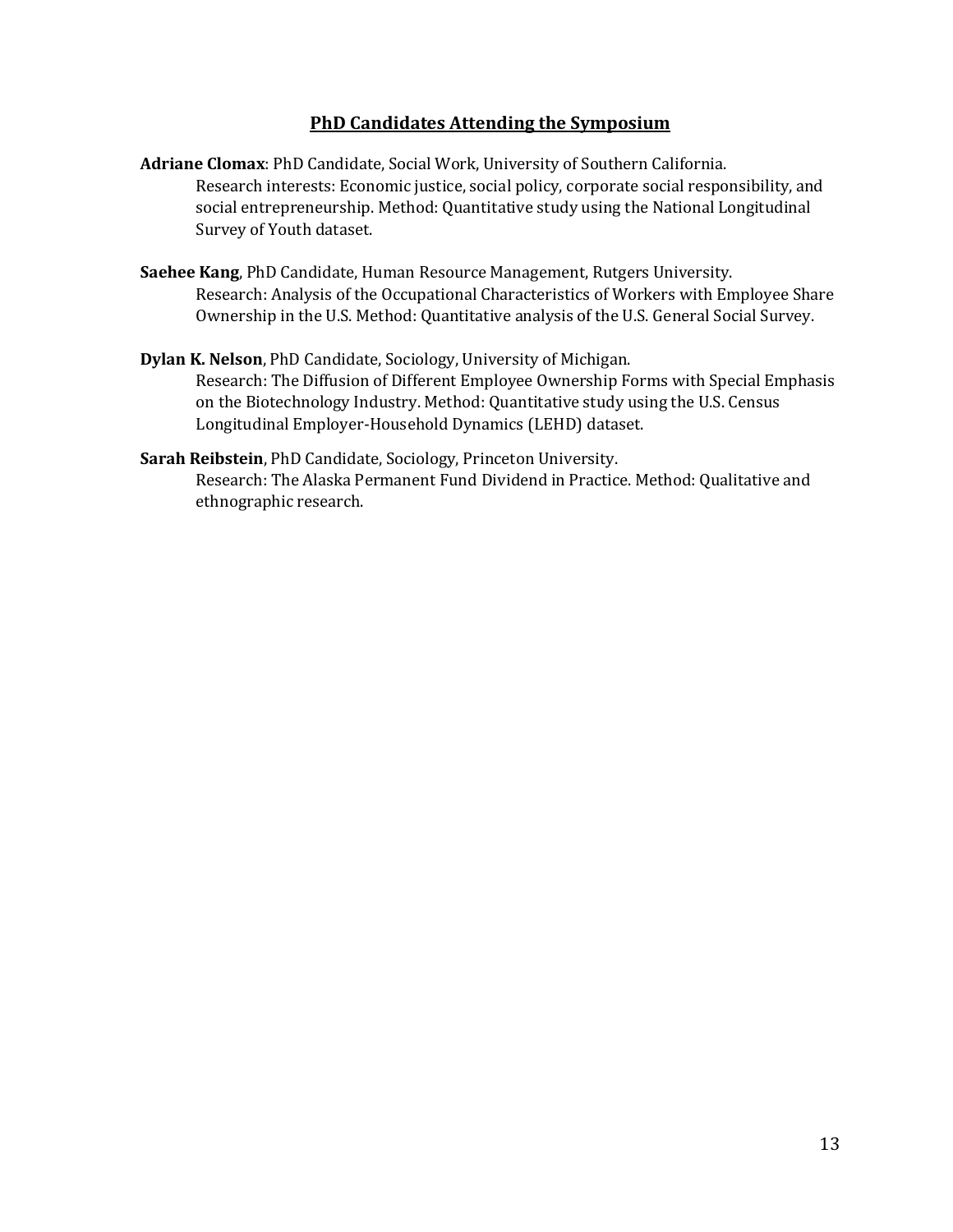#### **Full Listing of Fellowships and Affiliations for Conference Participants**

Hilary Abell, Co-founder at Project Equity

Danyle Anderson, Executive Fellow, Rutgers Institute for the Study of Employee Ownership and Profit Sharing; Executive Director, Global Equity Organization

Robert Ashford, Faculty Mentor and Fellow, Rutgers Institute for the Study of Employee Ownership and Profit Sharing; Professor of law, Syracuse University School of Law; J.D. from the Harvard Law School

Roland Attenborough, JD, LLM in Taxation, CPA (Inactive-CA)

- Nicolas Aubert, Faculty Mentor and Fellow, Rutgers Institute for the Study of Employee Ownership and Profit Sharing; Professor of Finance, Aix-Marseille Graduate School of Management, Aix-Marseille University; Doctorate in the social science of work, IAE, Aix Marseille III
- Ilona Babenko, J. Robert Beyster Fellow, Rutgers Institute for the Study of Employee Ownership and Profit Sharing; Associate Professor, Finance, Arizona State University; Doctorate in finance from the University of California at Berkeley

Barbara Baksa, Executive Fellow, Rutgers Institute for the Study of Employee Ownership and Profit Sharing; Executive Director, National Association of Stock Plan Professionals

Ethan S. Bernstein, Edward W. Conard Associate Professor of Business Administration, Harvard Business School; Doctorate in business administration, Harvard University

- Paul Bernstein, author of Workplace Democratization
- Risha Berry, Assistant Professor, School of Education, Virginia Commonwealth University; PhD in education, urban services leadership, Virginia Commonwealth University
- Cecile Betit, Louis O. Kelso Fellow, Rutgers Institute for the Study of Employee Ownership and Profit Sharing; Independent Researcher; Doctorate in organization development, Temple University
- Mary Ann Beyster, Manager, Beyster Foundation for Enterprise Development; President, Yellow Warbler Media; MA from the MIT Sloan School of Management
- Joseph Blasi, Director, Rutgers Institute for the Study of Employee Ownership and Profit Sharing; J. Robert Beyster Distinguished Professor, Rutgers School of Management and Labor Relations and Rutgers Business School; Doctorate in education, Harvard University
- Janet Boguslaw, Louis O. Kelso Fellow, Wawa Fellow, W. K. Kellogg Foundation Fellow, Rutgers Institute for the Study of Employee Ownership and Profit Sharing; Senior Lecturer, Senior Scientist, Institute for Assets and Social Policy, Heller School for Social Policy and Management, Brandeis University; Doctorate in sociology, Boston College

Gill Brennan, CEO of Irish ProShare Association

- Jennifer Briggs, Executive Fellow, Rutgers Institute for the Study of Employee Ownership and Profit Sharing; Contributor to the Beyster Institute and the Democracy at Work Institute; Independent Outside Director; former Vice President of Organizational Development, New Belgium Brewery
- Joseph Cabral, Founder and Retired CEO Chatsworth Products, Inc. and Past Chair of The Employee Ownership Foundation
- David Calnitsky, Louis O. Kelso Fellow, Rutgers Institute for the Study of Employee Ownership and Profit Sharing; Assistant Professor, Department of Sociology, The University of Western Ontario; Doctorate in sociology from the University of Wisconsin-Madison
- Edward J. Carberry, J. Robert Beyster Fellow and Blue Wolf Capital Fellow, Rutgers Institute for the Study of Employee Ownership and Profit Sharing; Associate Professor, Management, University of Massachusetts Boston College of Management; Doctorate in sociology from Cornell University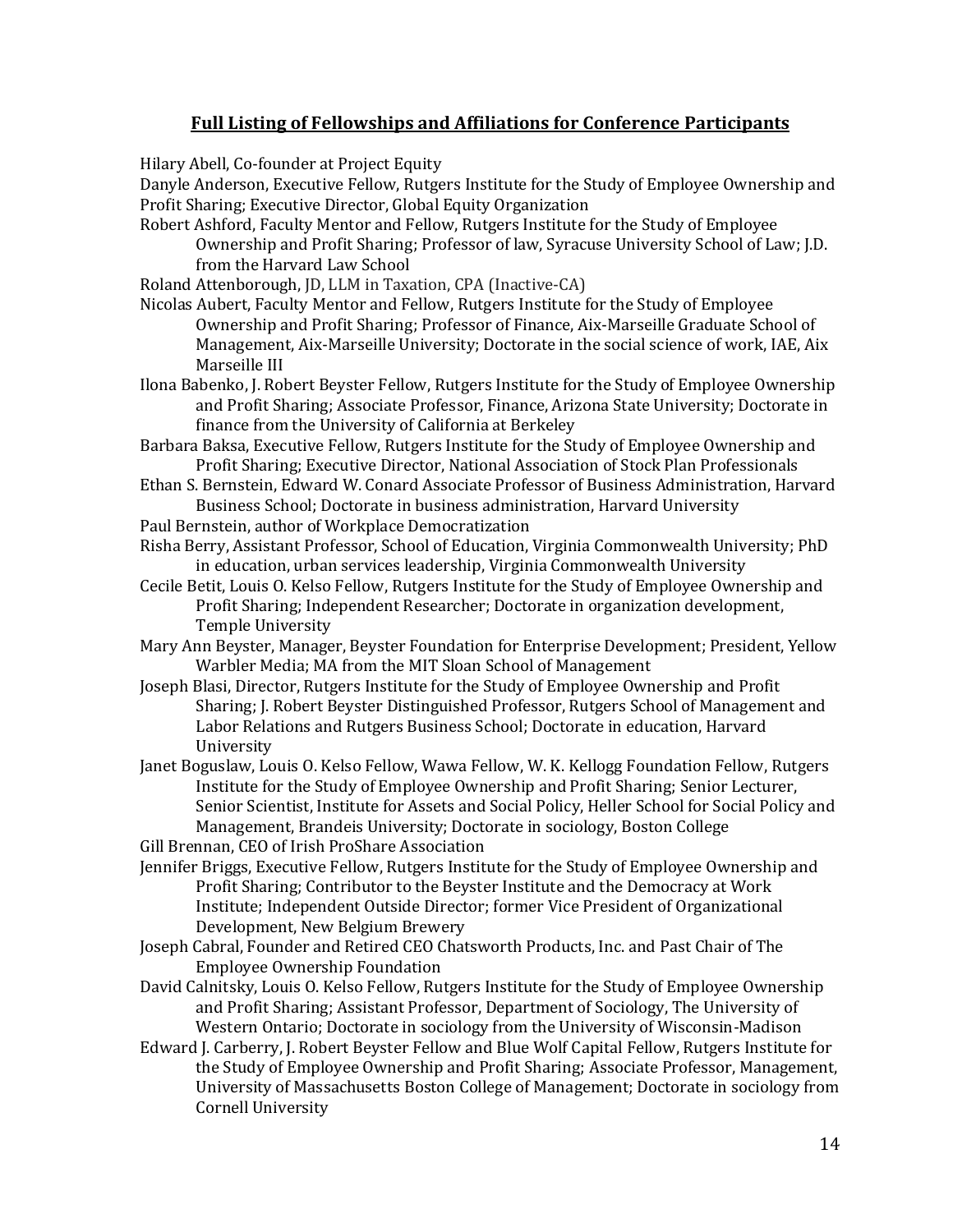- Alfredo Carlos, Q. A. Shaw McKean Jr. Fellow, Rutgers Institute for the Study of Employee Ownership and Profit Sharing; Faculty, Political Science and Chicano Latino Studies, California State University of Long Beach; Executive Director, The Foundation for Economic Democracy; Doctorate in Political Science from the University of California at Irvine
- Bill Castellano, Wawa Fellow, Rutgers Institute for the Study of Employee Ownership and Profit Sharing; Executive Director, New Jersey/New York Center for Employee Ownership; Department Chair, Human Resource Management, Rutgers School of Management and Labor Relations; Doctorate in industrial relations and human resources, Rutgers School of Management and Labor Relations
- Emily Cervino, Head of Industry Relationships and Thought Leadership, Fidelity Stock Plan Services
- Adriane Clomax, PhD candidate, University of Southern California
- Maureen Conway, Executive Fellow, Rutgers Institute for the Study of Employee Ownership and Profit Sharing; Vice President for Policy Programs, Executive Director of Economic Opportunities Program, The Aspen Institute
- Robynn Cox, Louis O. Kelso Fellow, Rutgers Institute for the Study of Employee Ownership and Profit Sharing; Visiting scholar at the Opportunity and Inclusive Growth Institute at the Federal Reserve Bank of Minneapolis; Assistant Professor, School of Social Work, University of Southern California; Russell Sage Foundation Presidential Authority Award; Doctorate in economics from Georgia State University
- Suzanne Cromlish, Louis O. Kelso Fellow, Rutgers Institute for the Study of Employee Ownership and Profit Sharing; Advisory Board Member for the Ohio Employee Ownership Center at Kent State University in Kent, Ohio; Assistant Professor, Management, Saint Xavier University in Chicago; PhD in Management, Designing Sustainable Systems from Case Western Reserve University
- Adrienne Eaton, Dean and Professor of Labor Studies and Employment Relations, Rutgers School of Management and Labor Relations; Doctorate in industrial relations, University of Wisconsin at Madison
- Kyle Farmbry, Louis O. Kelso Fellow, Rutgers Institute for the Study of Employee Ownership and Profit Sharing; Dean of the Graduate School, Rutgers University at Newark; Professor in public affairs and administration at the Rutgers University School of Public Affairs and Administration at Newark; doctorate in philosophy from George Washington University and a J.D. from the Rutgers University School of Law
- Sheila Frierson, President, US Plan Managers, Computershare
- Jessica Gordon-Nembhard, John Jay College, City University of NY
- Peter Gowan, Policy Associate at the Democracy Collaborative
- Joo H. Han, Louis O. Kelso Fellow and Morgan Stanley Fellow, Rutgers Institute for the Study of Employee Ownership and Profit Sharing; Assistant Professor, Human Resource Management, Rutgers School of Management and Labor Relations; Doctorate in organizational behavior and human resources, University of Maryland
- Jonathan Handel, Rutgers Research Fellow, Rutgers Institute for the Study of Employee Ownership and Profit Sharing; attorney at TroyGould, contributing editor (labor and law) at *The Hollywood Reporter,* and author of Entertainment Residuals: A Full Color Guide, and Entertainment Unions and Guilds: An Interdisciplinary Bibliography. Adjunct professor at USC Law School and Southwestern Law School. JD from Harvard Law School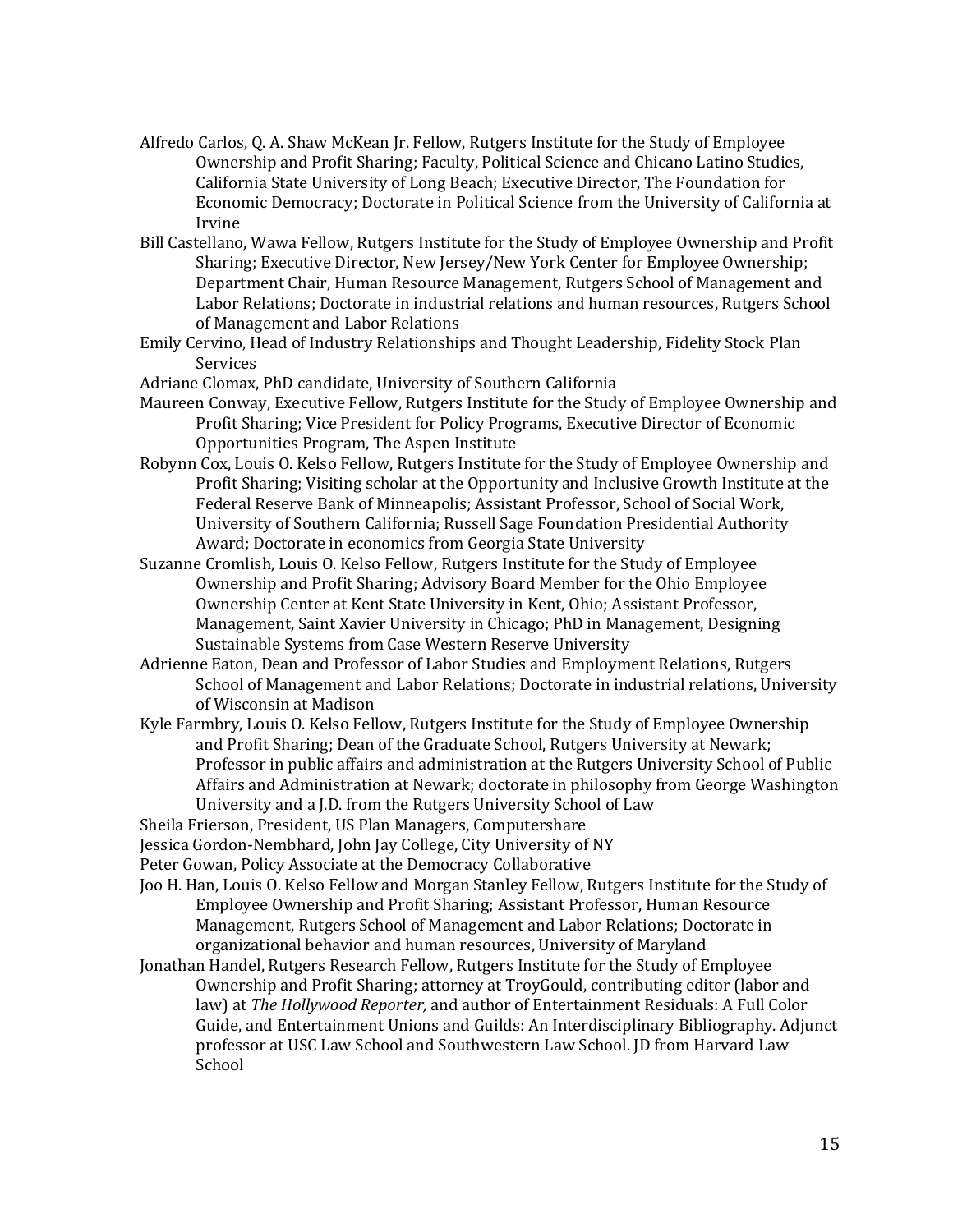Elsie Harper-Anderson, Associate Professor of Urban and Regional Planning; Director of Ph.D. Program in Public Policy and Administration L. Douglas Wilder School of Government and Public Affairs Virginia Commonwealth University

- James Hayton, J. Robert Beyster Fellow, Rutgers Institute for the Study of Employee Ownership and Profit Sharing; Professor, Human Resource Management and Entrepreneurship, Associate Dean of the Doctoral Program, and Enterprise Research Center, University of Warwick, Warwick Business School; Doctorate in human resource management from the W.T. Beebe Institute of Personnel and Employment Relations at the Robinson College of Business at Georgia State University
- Felix Hofmann, PhD Candidate, Strategy and Organizations, Technical University of Munich Melissa Hoover, Executive Fellow, Rutgers Institute for the Study of Employee Ownership and Profit Sharing; Executive Director, Democracy at Work Institute
- George S. Jackson, J. Robert Beyster Fellow, Rutgers Institute for the Study of Employee Ownership and Profit Sharing; Professor of Management, Business, and Economics, Virginia Wesleyan University

Joohwa Jin, Graduate student, University of Minnesota

- Derek Jones, Editorial Advisory Board, Journal of Participation and Employee Ownership; Faculty Mentor and Fellow, Rutgers Institute for the Study of Employee Ownership and Profit Sharing; Irma M. and Robert D. Morris Professor of Economics Hamilton College; Research Director, Economics, Mondragon Cooperative Academic Community, Mondragon University; Research Fellow, Davidson Institute, University of Michigan, Fellow, Center on Skills, Knowledge, and Organization (SKOPE), Oxford University; Doctorate in economics, Cornell University
- Saehee Kang, Louis O. Kelso Fellow, Corey Rosen Fellow, Rutgers Institute for the Study of Employee Ownership and Profit Sharing; and Ph.D. candidate,
	- Rutgers School of Management and Labor Relations
- Jared Kaplan, Delaware Place Advisory Services
- Mark Kaswan, W. K. Kellogg Foundation Fellow, J. Rober Beyster Fellow, and Michael W. Huber Fellow, Rutgers Institute for the Study of Employee Ownership and Profit Sharing; Associate Professor, Political Science, University of Texas Rio Grande Valley; Doctorate in political science, UCLA
- Takao Kato, Faculty Mentor and Fellow, Rutgers Institute for the Study of Employee Ownership and Profit Sharing; W.S. Shupf Professor of Far Eastern Studies and Professor of Economics, Colgate University; Doctorate in economics, Queens University

Michael Keeling, Former President, The Employee Ownership Foundation

- Marjorie Kelly, J. Robert Beyster Fellow, Rutgers Institute for the Study of Employee Ownership and Profit Sharing; Executive Vice President and Senior Fellow, The Democracy Collaborative; MA in journalism, University of Missouri
- Jung ook Kim, Louis O. Kelso Fellow, Rutgers Institute for the Study of Employee Ownership and Profit Sharing; Ph.D. Candidate, Industrial Relations and Human Resources, School of Management and Labor Relations, Rutgers University

Kyoung Yong Kim, Assistant Professor, City University of Hong Kong

- Felice Klein, Corey Rosen Fellow, Rutgers Institute for the Study of Employee Ownership and Profit Sharing; Assistant Professor at the Department of Management at Boise State University. Doctorate in human resource studies from the School of Industrial and Labor Relations of Cornell University
- Nancy Kurland, Kevin Ruble Fellow, Rutgers Institute for the Study of Employee Ownership and Profit Sharing; Franklin & Marshall College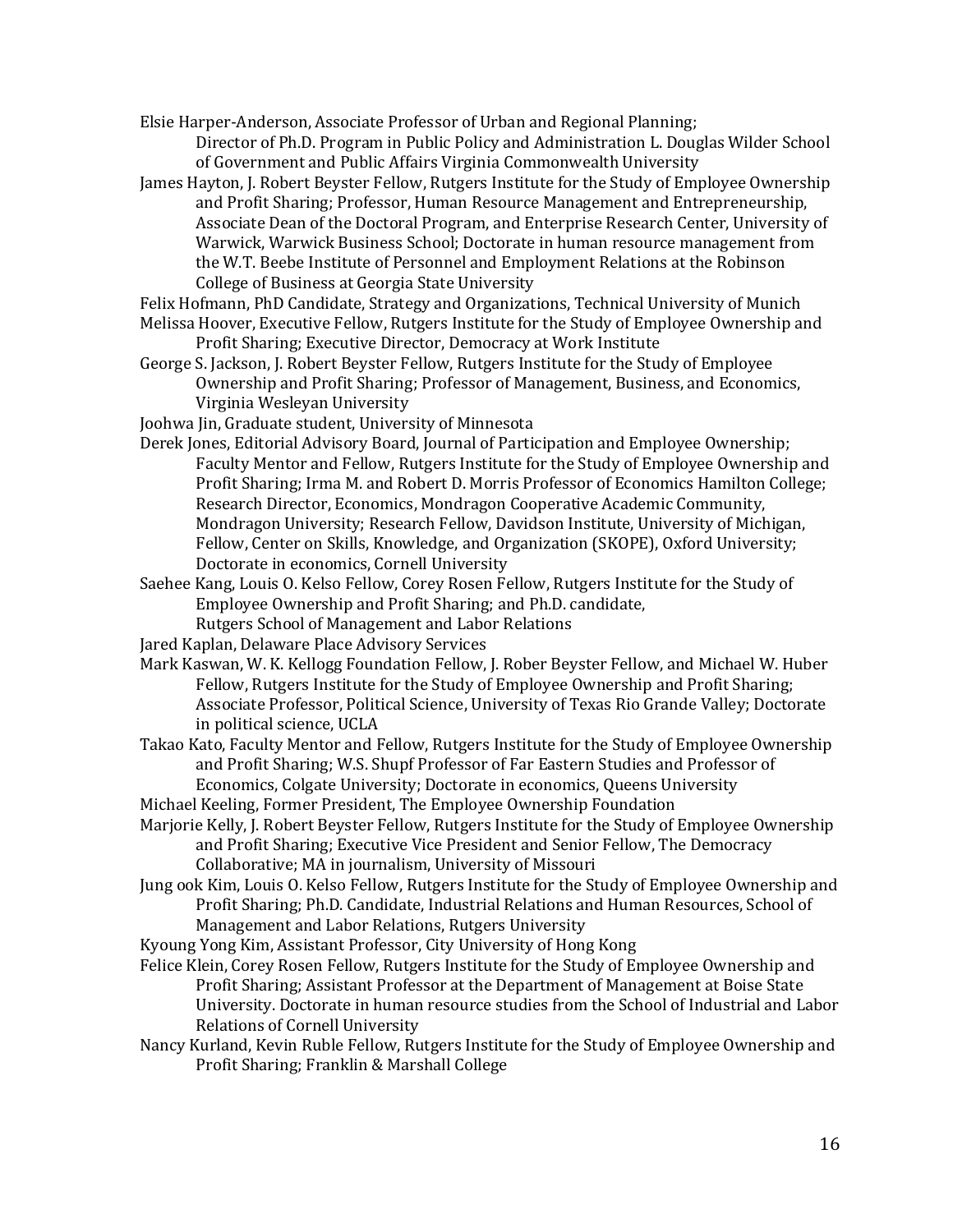Douglas Kruse, Associate Director, Rutgers Institute for the Study of Employee Ownership and Profit Sharing; J. Robert Beyster Faculty Fellow; Distinguished Professor, Rutgers School of Management and Labor Relations; Doctorate in economics, Harvard University

Sangjoon Lee, PhD Candidate in Sociology, Stanford University

Ian MacFarlane, President & CEO, EA Engineering, Science, and Technology, Inc., PBC Christopher Mackin, Louis O. Kelso Fellow, Ray Carey Fellow, Rutgers Institute for the Study of Employee Ownership and Profit Sharing; Adjunct Lecturer, Rutgers School of Management and Labor Relations; Faculty Member, Harvard Law School Labor and Worklife Program; Partner, American Working Capital, LLC; Founder and CEO, Ownership Associates; Former Sidney Harman Fellow, Harvard University JFK School of Government; Doctorate in Human Development from Harvard University

Dermot McCarthy, Principal Academic at Bournemouth University; PhD in Economics from University of Limerick

Michael McHugh, Project Manager, Platform Cooperativism Consortium at The New School; MA in Liberal Studies from the New School for Social Research

John Menke, Founder and President of Menke & Associates, Inc. LLB from Yale Law School

Joan Meyers, W. K. Kellogg Fellow and Michael W. Huber Fellow, Rutgers Institute for the Study of Employee Ownership and Profit Sharing; Post-Doctoral Research Associate in Labor Studies and Employment Relations, Rutgers University School of Management and Labor Relations; Assistant Professor, Sociology, California Polytechnic State University at San Luis Obispo; Doctorate in sociology, University of California at Davis

Christopher Michael, Senior Fellow, Louis O. Kelso Fellow, Rutgers Research Fellow, and Q.A. Shaw McKean Jr. Fellow, Rutgers Institute for the Study of Employee Ownership and Profit Sharing; Adjunct Lecturer at Rutgers School of Management and Labor Relations; Director of Employee Ownership at the Newark Community Economic Development Corporation; Founder, New York City and New York State Worker Cooperative Business Association; Attorney in New York and New Jersey; J.D., City University of New York; Ph.D. candidate, Political Science, City University of New York

Frank I. Mullins, Corey Rosen Fellow, Louis O. Kelso Fellow, and Bill Nobles Fellow, Rutgers Institute for the Study of Employee Ownership and Profit Sharing; Associate Professor of Management at the University of Alabama in Huntsville; Doctorate in Business Administration, Syracuse University

Dylan Nelson, J. Robert Beyster Fellow, Rutgers Institute for the Study of Employee Ownership and Profit Sharing; PhD candidate, Sociology, University of Michigan

Erik Olsen, Senior Fellow, Robert W. Edwards Fellowship for Advanced Study of Employee Stock Ownership, Joseph Cabral Distinguished Scholar and Fellow, and Louis O. Kelso Fellow, Rutgers Institute for the Study of Employee Ownership and Profit Sharing; Associate Professor, Economics, University of Missouri at Kansas City; Doctorate in economics, University of Massachusetts at Amherst

Michael Thomas Paz, Robert Edwards Fellow, Rutgers Institute for the Study of Employee Ownership and Profit Sharing; Assistant Professor, Accounting, SC Johnson College of Business, Cornell University; Doctorate in accounting from Drexel University

Andrew Pendleton, Faculty Mentor and Fellow, Rutgers Institute for the Study of Employee Ownership and Profit Sharing; Professor, Human Resource Management, University of New South Wales

Julie Peters, Director of the Carey Library, Rutgers School of Management and Labor Relations Sarah Reibstein, Rutgers Research Fellow, Rutgers Institute for the Study of Employee

Ownership and Profit Sharing; Doctoral Candidate, Sociology, Princeton University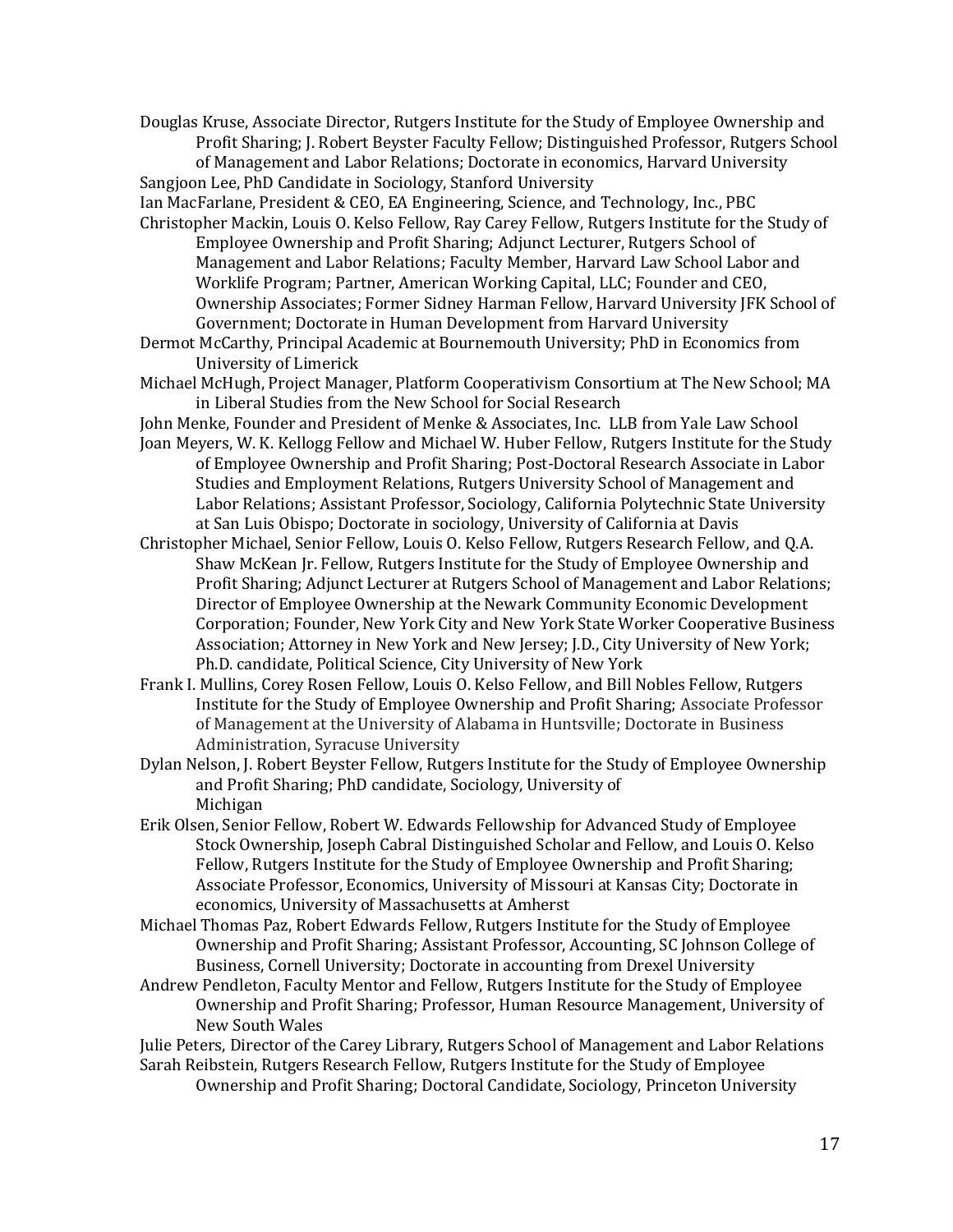- Jessica Rose, Rutgers Research Fellow, Rutgers Institute for the Study of Employee Ownership and Profit Sharing; Chief Financial Officer and Director of Employee Ownership Programs, The Democracy Collaborative
- Corey Rosen, Rutgers Research Fellow and Faculty Mentor, Rutgers Institute for the Study of Employee Ownership and Profit Sharing; Founder and Senior Staff Member, National Center for Employee Ownership; Doctorate in political science from Cornell University
- Nicole Sankofa, George S. Pillsbury Fellow, Rutgers Institute for the Study of Employee Ownership and Profit Sharing; Assistant Professor, Counseling, Educational Psychology, and Foundations, Mississippi State University; Doctorate in Educational Psychology from Ohio State University
- Nathan Schneider, Louis Kelso Fellow, Rutgers Institute for the Study of Employee Ownership and Profit Sharing; Assistant Professor, University of Colorado at Boulder, Media Studies; M.A. in Religious Studies from the University of California at Santa Barbara
- Sally Sledge, J. Robert Beyster Fellow, Rutgers Institute for the Study of Employee Ownership and Profit Sharing; Professor, School of Business, Norfolk State University; Doctorate in strategic management and international business, Old Dominion University Loren Sokolow, CFO, Psomas
- Rob Stone, Founder and CEO, Datavest
- Frieda Takaki, President and CEO of CHART Rehabilitation of Hawaii, Inc.; Former chair of the Employee Ownership Foundation
- Andrew Thomas, Instructor, Business, Accounting & Economics, Carroll College; PhD in Political Science, Public Policy and Administration, Washington State University
- Peter Thompson, Robert W. Edwards Fellowship for Advanced Study of Employee Stock Ownership and Louis O. Kelso Fellow, Rutgers Institute for the Study of Employee Ownership and Profit Sharing; Clinical Associate Professor, College of Business Administration, University of Illinois at Chicago; Doctorate in business administration, University of Illinois at Chicago
- Rick Van Doel, Louis O. Kelso Fellow, Rutgers Institute for the Study of Employee Ownership and Profit Sharing; President, CEO, and Founder, Indiana Center for Employee Ownership; President and CEO of Performance Validation; Doctorate in organizational leadership from Indiana Wesleyan University
- Marshall Vance, Wawa Fellow, Senior Fellow, Joseph Cabral Distinguished Scholar and Fellow, Fidelity Investments Fellow, Blue Wolf Capital Fellow, Rutgers Institute for the Study of Employee Ownership and Profit Sharing; Assistant Professor, Virginia Tech. Doctorate in accounting from University of Pennsylvania Wharton School
- Jeanne Wardford, Program Officer, W.K. Kellogg Foundation
- Dan Weltmann, Kevin Ruble Fellow, Louis O. Kelso Fellow, and Corey Rosen Fellow, Rutgers Institute for the Study of Employee Ownership and Profit Sharing; Assistant Professor, Management, Western Connecticut State University; Doctorate in industrial relations and human resources, Rutgers School of Management and Labor Relations
- Nancy Wiefek, Robert W. Edwards Fellowship for Advanced Study of Employee Stock Ownership, Rutgers Institute for the Study of Employee Ownership and Profit Sharing; Research Project Director, National Center for Employee Ownership; Doctorate in political science from Pennsylvania State University
- David Wray, Executive Fellow, Rutgers Institute for the Study of Employee Ownership and Profit Sharing; Former Executive Director, Profit Sharing Research Foundation; Former President of the Plan Sponsor Council of America; Former President of the International Association for Financial Participation
- Brian Yolles, Founder and CEO at StockShield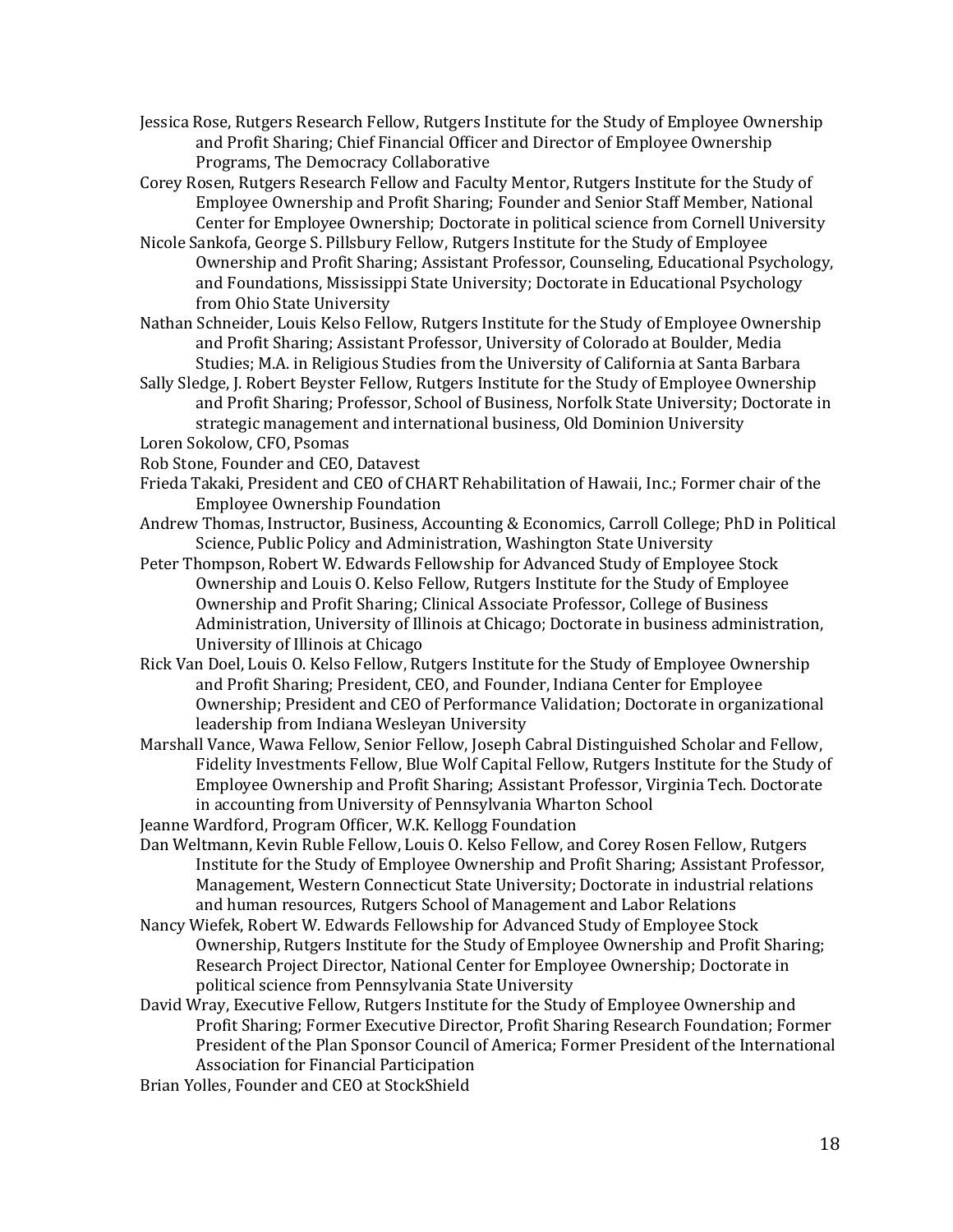Yeong Joon (YJ) Yoon, Assistant Professor of Human Resource Management, College of Business Administration at Texas A&M University-Central Texas. Doctorate in human resource studies from the School of Industrial and Labor Relations of Cornell University

#### **Special Thanks and Acknowledgements:**

#### **Support for the Beyster Symposium**

The Beyster Symposium has been supported for the last eleven years through the J. Robert Beyster Endowment at Rutgers University's School of Management and Labor Relations, a series of annual gifts by Mary Ann Beyster, J. Robert Beyster, the Beyster Family, the Beyster Foundation for Enterprise Development, and generous support from the Employee Ownership Foundation. This year the symposium would not have been possible without the additional support from Henry Ward of Carta.com, Google.org, Wawa Inc., Citi Community Development, the Patrick J. McGovern Scholarships, and the Abby Rockefeller Endowment at Rutgers University's School of Management and Labor Relations.

#### **Support for The Institute's Fellowship Program**

The research fellowships are supported by the following gifts to the Rutgers University Foundation: J. Robert Beyster Professorship and the J. Robert Beyster Fellowships: The Beyster Foundation for Enterprise Development, J. Robert Beyster, Mary Ann Beyster and the Beyster Family; the Louis O. Kelso Fellowships: the Employee Ownership Foundation; The Adam Blumenthal Fellowship and the Blue Wolf Capital Fellowships: Adam Blumenthal and Lynn Feasley and Blue Wolf Capital Management; The Roland Attenborough Fellowships: Roland Attenborough; The Joseph Cabral Distinguished Scholar and Fellowship: Joseph Cabral; The Ray Carey Fellowship: Ray and Dennice Carey; The Computershare Fellowships in Equity Compensation: Computershare Inc.; The Robert W. Edwards Fellowship for Advanced Study of Employee Stock Ownership: James Steiker honoring the long and distinguished legal career of Rob Edwards; The Fidelity Fellowships in Equity Compensation Research; Fidelity Investments; The Michael W. Huber Fellowships: Dr. Caroline Huber; The W.K. Kellogg Foundation Fellowships: The W.K. Kellogg Foundation; The Lon and Lauren McGowan Fellowship: Lon and Lauren McGowan; The Morgan Stanley Fellowships: Morgan Stanley; The Q. A. Shaw McKean Jr. Fellowships: Linda Borden McKean and the Shrewsbury Foundation; The Bill and Connie Nobles Fellowships: Bill and Connie Nobles; The George S. Pillsbury Fellowships: Charlie Pillsbury; The Corey Rosen Fellowships: The Rosen Ownership Opportunity Fund of the National Center for Employee Ownership; The Kevin Ruble Fellowships in Conscious Capitalism: Kevin Ruble; The Robert W. Smiley Jr. Fellowships: Robert W. Smiley Jr.; The Wawa Fellowships: Wawa Inc. For information on the Fellowship Program and updated announcements for applying to new or upcoming fellowships, please see: [http://smlr.rutgers.edu/research-and-centers/fellowship](http://smlr.rutgers.edu/research-and-centers/fellowship-programs)[programs](http://smlr.rutgers.edu/research-and-centers/fellowship-programs)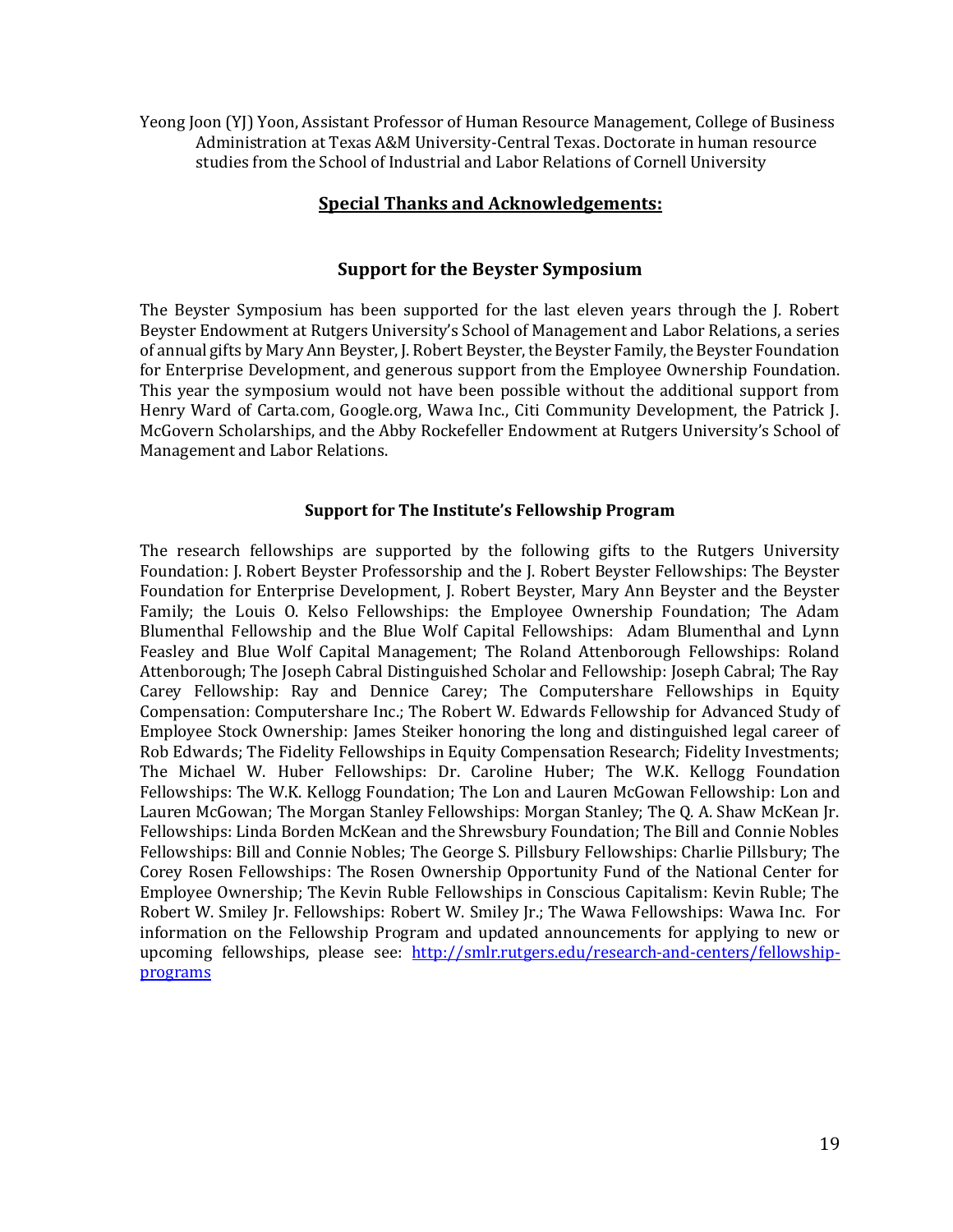#### **In Appreciation**

This conference was managed by Beth Schriefer, program coordinator of the Institute for the Study of Employee Ownership and Profit Sharing at Rutgers School of Management and Labor Relations (SMLR) and conference coordinator of both the Beyster Symposium and the Mid-Year Fellows Workshop in honor of Louis O. Kelso. Beth's efficiency, kindness, grace, and attention to every aspect of this conference and the entire Institute throughout the year is deeply appreciated. We would like to thank the following staff members of SMLR's Dean's Office for their assistance with our operations, especially Laura Hart for managing all of our accounts, and Julia Colvin, Khaleef Crumbley, Janice DiLella, Vivian Ng, Linda Post, and Terri Shields. The Director of Development, Divine Tabios, has been central to our growth and we are grateful to the Director of Communications, Debbie Vogel, and the Press Officer, Steve Flamisch for their valuable assistance. We appreciate the support of Dean Adrienne Eaton, Associate Dean Elaine Kovac-Stroud, and Associate Dean Ingrid Fulmer.

#### **Institute for the Study of Employee Ownership and Profit Sharing**

The purpose of the Institute for the Study of Employee Ownership and Profit Sharing is to study the various models that have emerged and will emerge of employee ownership shares and profit shares in the corporation and society of the United States and around the world. The Institute will study approaches that broaden financial participation and inclusion in the economy and business organizations and allow employees to be fully engaged and share the rewards of their work.

<https://smlr.rutgers.edu/content/institute-study-employee-ownership-and-profit-sharing>

#### **Rutgers University School of Management and Labor Relations**

The School of Management and Labor Relations (SMLR) at Rutgers, The State University of New Jersey is the leading source of expertise on the world of work, building effective and sustainable organizations, and the changing employment relationship. The school is comprised of two departments—one focused on all aspects of strategic human resource management and the other dedicated to the social science specialties related to labor studies and employment relations. In addition, SMLR provides many continuing education and certificate programs taught by worldclass researchers and expert practitioners. For more information, visit:

<https://smlr.rutgers.edu/>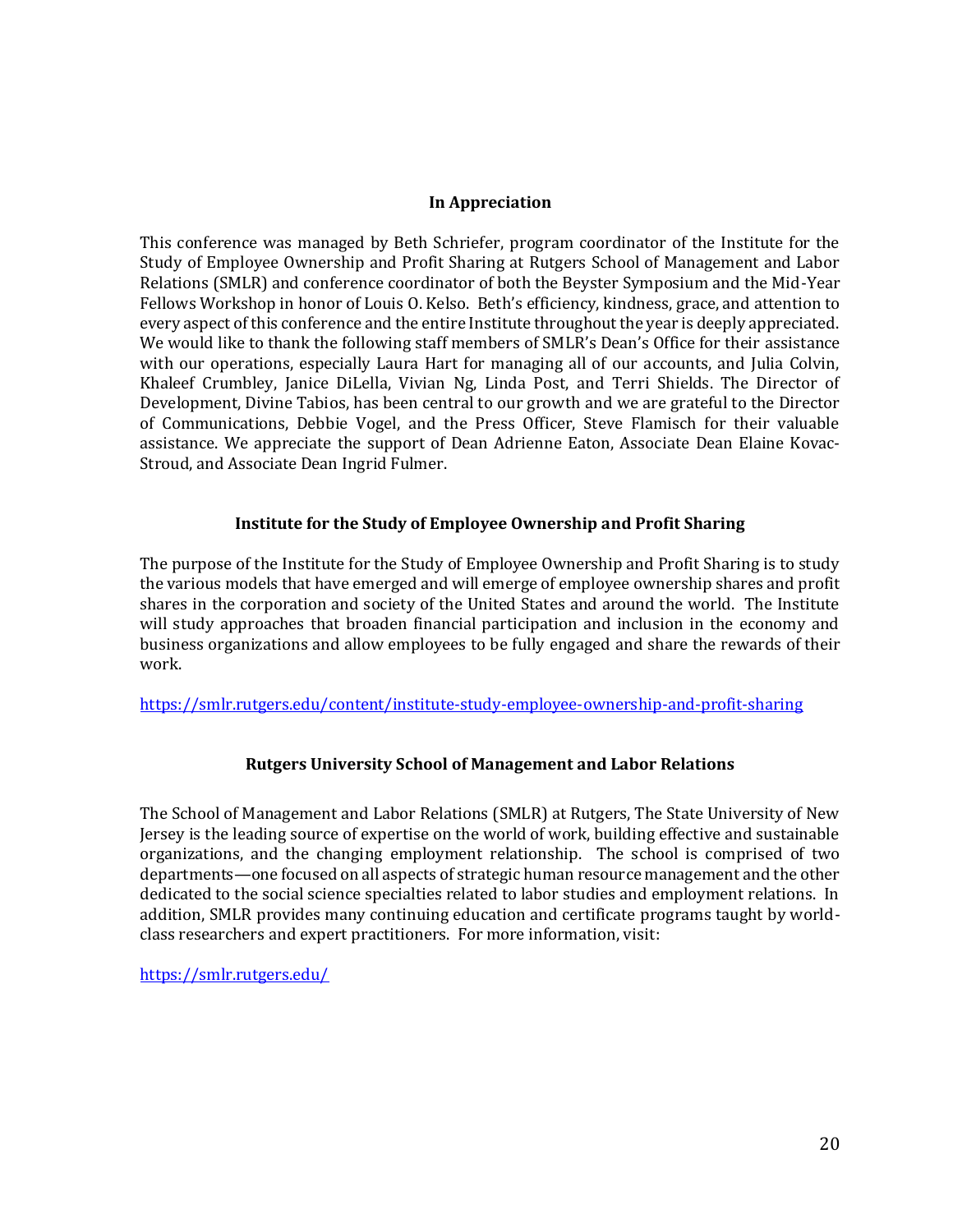#### **Important Telephone Numbers and Contacts**

**Beth Schriefer**, Conference Coordinator: Cell: 609-462-9638; Email: bschriefer@smlr.rutgers.edu **Joseph Blasi**, Director: Cell: 609-240-4657; Email: blasi@smlr.rutgers.edu **Marshall Vance**, Chair and Organizer of the symposium: Cell:267-709-8429; Email: [mdvance@vt.edu](mailto:mdvance@vt.edu) **Inn by the Sea**, the conference hotel: (858) 459-4461 **Cuvier Club**, the conference meeting site: (858) 367-7748